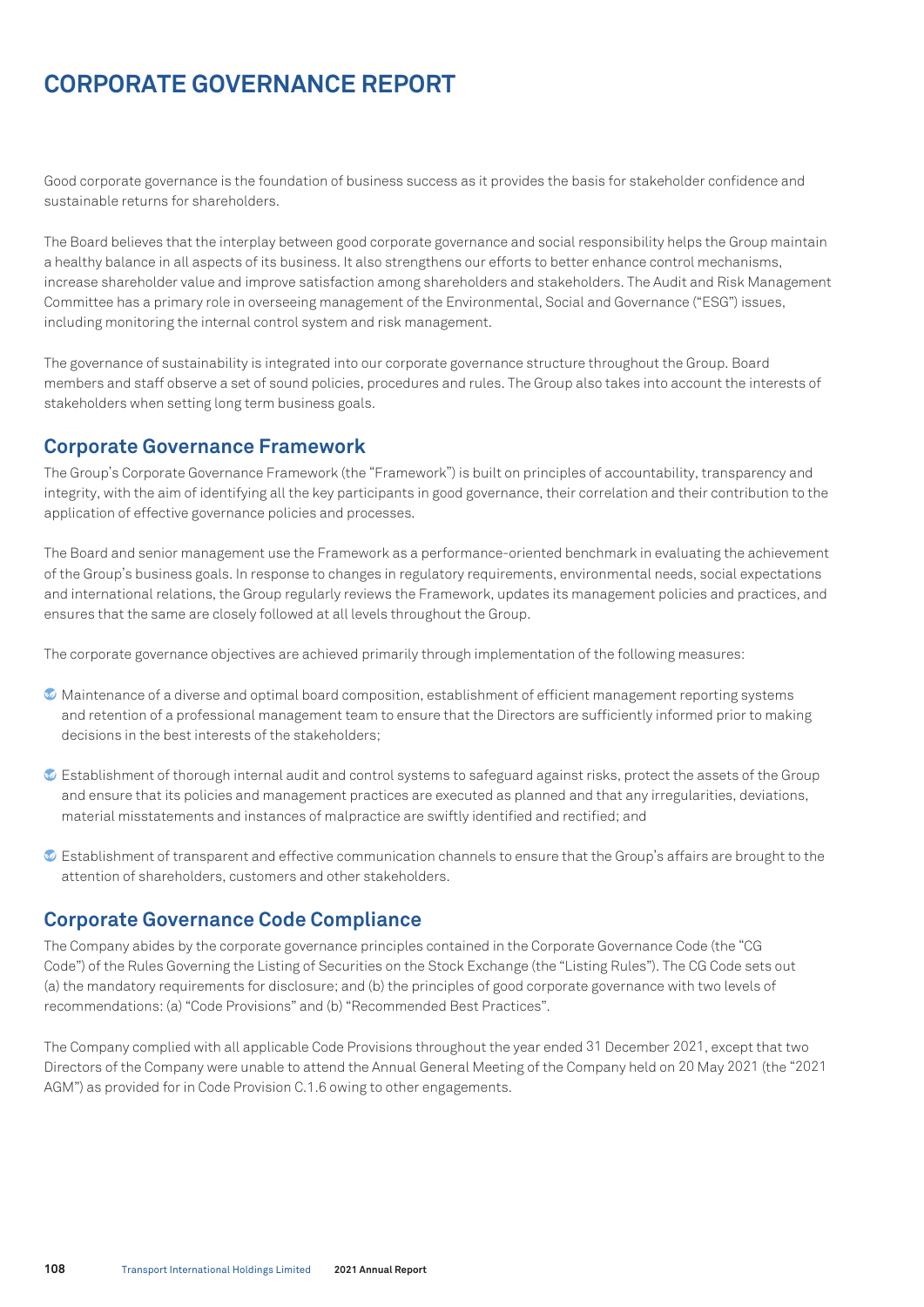## **The Board of Directors**

## **Board Composition**

The composition of the Board represents a balance of high calibre executive and non-executive directors possessing relevant skills, industry knowledge, first-hand experience and a diversity of perspectives which are essential to the businesses of the Group. As at 31 December 2021, the Board comprised 15 members, including five Independent Non-executive Directors, nine Non-executive Directors and one Executive Director. Day-to-day management of the Group's businesses is delegated to the senior management under the supervision of four designated Board Committees: the Standing Committee, the Audit and Risk Management Committee, the Remuneration Committee and the Nomination Committee. The Board of Directors and the Board Committees are chaired by Independent Non-executive Directors. The compositions of the Board and Board Committees at 31 December 2021 are stated below:

|                                     | Independent<br><b>Directors</b> | Non-executive Non-executive<br><b>Directors</b> | Executive<br><b>Director</b> | Total |
|-------------------------------------|---------------------------------|-------------------------------------------------|------------------------------|-------|
| Board of Directors                  | 5                               | 9                                               | $1*$                         | 15    |
| Board Committees:                   |                                 |                                                 |                              |       |
| <b>Standing Committee</b>           | 3                               | 4                                               | $1*$                         | 8     |
| Audit and Risk Management Committee | 3                               |                                                 | $\overline{\phantom{0}}$     | 4     |
| Remuneration Committee              | 3                               |                                                 |                              | 5     |
| Nomination Committee                | റ                               |                                                 |                              | 3     |

\* The Managing Director

While the Non-executive Directors are not involved in the day-to-day management of the Group's businesses, they serve as custodians of the governance process by scrutinising the management's performance in meeting agreed corporate goals and objectives. Their contribution is made, among other ways, by attending Board meetings, at which they provide independent views on various matters relating to the Group's strategy, policy, performance, accountability, resources, key appointments and standards of conduct. The term of appointment of Non-executive Directors is for a period of three years.

Independent Non-executive Directors review issues that come before the Board critically and objectively. In particular, they ensure that the general interests of shareholders are fully considered by the Board. They also check that connected transactions and other issues are subject to impartial and thorough contemplation by the Board.

Independent Non-executive Directors are identified in all corporate communications. Pursuant to Rule 3.13 of the Listing Rules, the Company considers all Independent Non-executive Directors to be independent, as all of them have confirmed their independence in writing to both the Stock Exchange and the Company. The Company complies with the requirement in the Listing Rules that at least one-third of the Board members should be Independent Non-executive Directors.

In accordance with Mandatory Disclosure Requirement B(h) of Appendix 14 of the Listing Rules, the relationship between members of the Board is disclosed in the Directors' Profiles section of the Annual Report.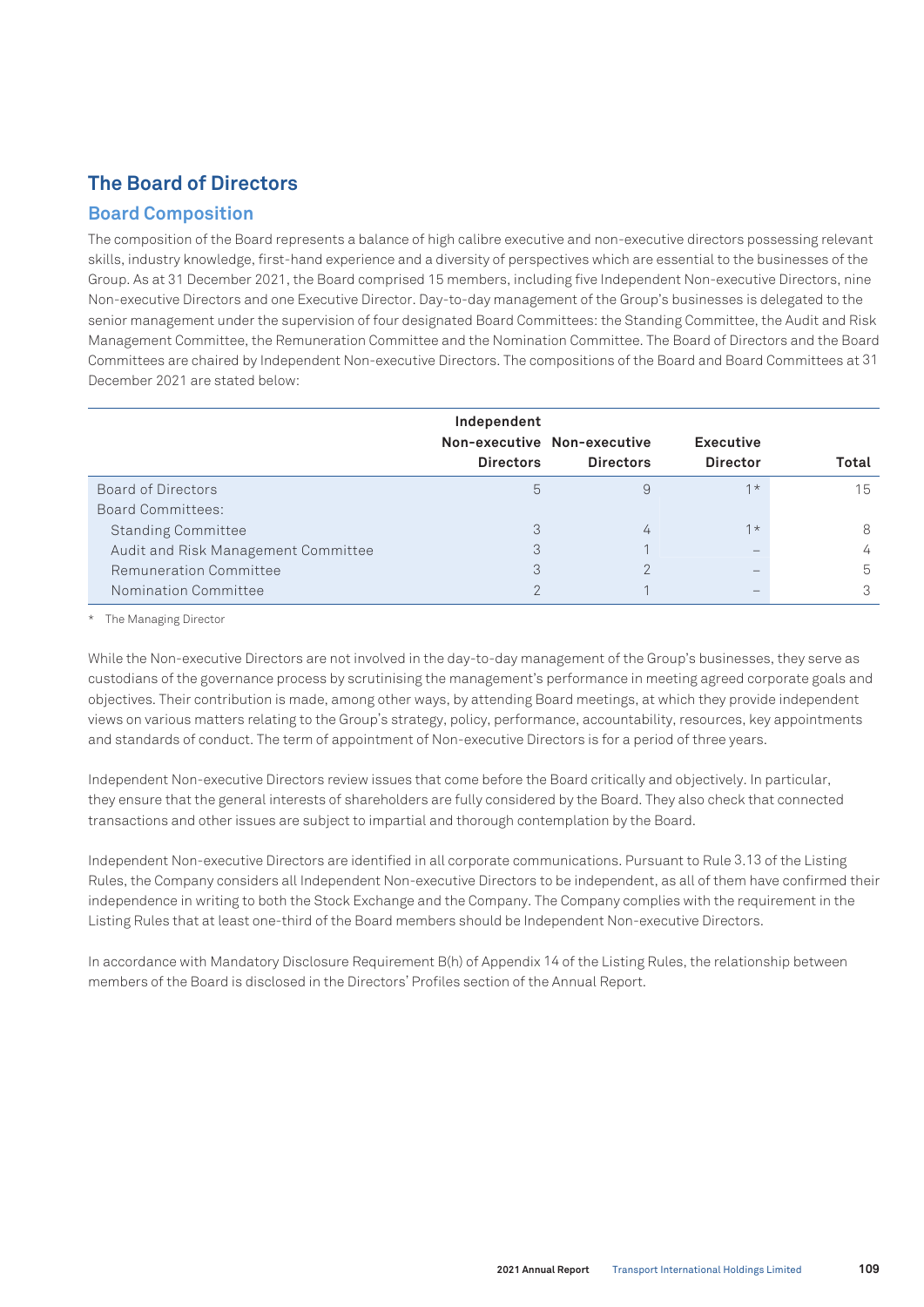## **Board Diversity**

Diverse board composition ensures a wide range of business and professional experience in the Board, so that the decisionmaking process includes different perspectives and supports the achievement of the Company's strategic objectives. All Board appointments are merit-based. The Company has adopted a Board Diversity Policy that takes into account, among other aspects, each candidate's gender, age, cultural and educational background, professional experience, skills, knowledge and length of service. All candidates are considered against these criteria. In 2021, the Nomination Committee reviewed the Board Diversity Policy and confirmed that the selection of Board members would continue to be based on merit with reference to such policy. This policy can be found on the Company's website.

The Executive and Non-executive Directors have a diverse background. Each of them possesses a depth of relevant experience and expertise necessary to oversee the businesses of the Group. The current mix of Board members represents a balance of business, academia and the professionals, which helps to deliver sustainable value and safeguard shareholders' interests.

The age group and gender diversity of the Board of Directors as at 31 December 2021 are set out below:

| <b>Age Group</b> | Male | Female |
|------------------|------|--------|
| $51 - 60$        |      |        |
| $61 - 70$        |      | 0      |
| Over 70          |      | 0      |
| Total            | 14   |        |

### **The Role of the Board**

The Board promotes the success of the Group by directing and supervising its affairs in a responsible and effective manner. The primary responsibilities of the Board are as follows:

- So setting the Group's values and standards;
- $\bullet$  giving the management objectives and directions;
- **M** monitoring management performance;
- $\heartsuit$  managing relationships with stakeholders, including shareholders, the HKSAR Government, employees and the community;
- $\bullet$  establishing appropriate policies to manage risks in pursuit of the Group's strategic objectives;
- $\bullet$  reviewing the effectiveness of internal controls and risk management procedures;
- $\bullet$  reviewing and approving the accounts of the Group;
- $\bullet$  ensuring the integrity of the Group's financial reporting system and public announcements;
- $\bullet$  approving major financing arrangements;
- $\bullet$  evaluating major acquisitions, disposals and material contracts; and
- setting dividend policy.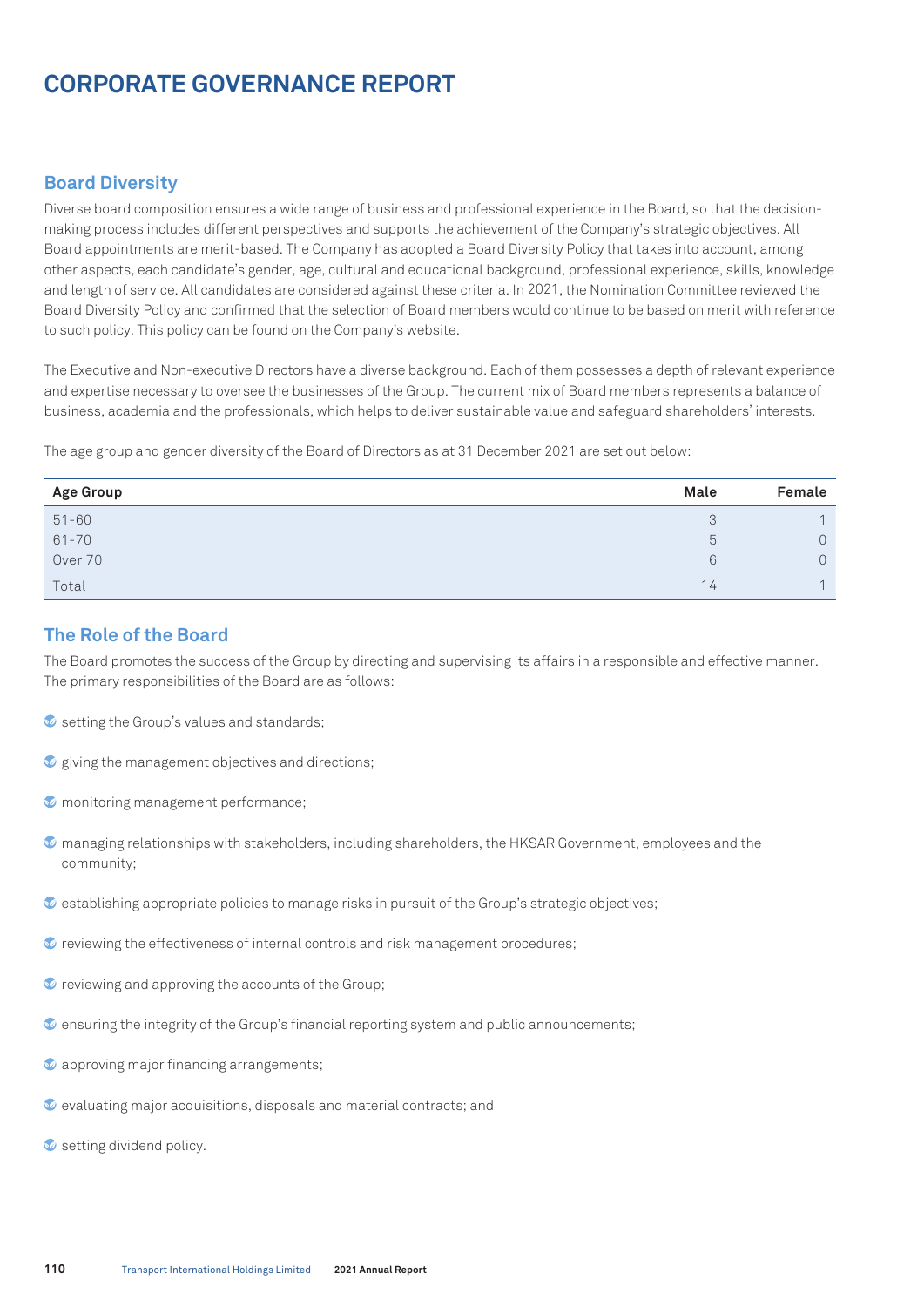## **The Roles of Chairman and Managing Director**

The Chairman and the Managing Director are two distinct posts, separately held by Dr Norman LEUNG Nai Pang, GBS, JP, an Independent Non-executive Director, and Mr Roger LEE Chak Cheong, an Executive Director. Neither of them has any financial, business, family or other relationship with each other.

There is a clear distinction between the roles of the Chairman and the Managing Director. The responsibilities of the Chairman and the Managing Director are defined in writing and summarised below:

Responsibilities of the Chairman:

- $\bullet$  chairing the Board and shareholders' meetings (ensuring that the views and concerns of Board members and shareholders are expressed at these meetings);
- $\bullet$  ensuring that the operations of the Board are managed effectively by discussing all principal and appropriate issues in a timely manner;
- $\bullet$  ensuring that all Directors receive adequate, accurate, clear, complete and reliable information in a timely manner;
- $\bullet$  facilitating effective communication with shareholders and ensuring that shareholders' views are adequately reflected to the Board; and
- $\bullet$  ensuring that all corporate governance practices adopted by the Board are implemented.

Responsibilities of the Managing Director:

- $\bullet$  realising the long-term objectives and priorities set by the Board by developing and implementing the Group's policies and strategies;
- $\bullet$  providing salient, accurate, timely and succinct information for the Board to monitor the performance of the management;
- $\bullet$  leading an effective and professional executive team in the management of the Group's day-to-day businesses;
- $\bullet$  closely monitoring the operational and financial results in accordance with plans and budgets;
- $\bullet$  maintaining regular dialogue with the Chairman on important and strategic issues faced by the Group, and bringing the same to the Board's attention;
- $\bullet$  putting adequate operational, planning, legal and financial-control systems in place; and
- $\bullet$  managing the Company's relationships with its diverse stakeholders.

The Chairman also meets once a year with the Independent Non-executive Directors, in the absence of the Non-executive Directors and the Executive Director, to discuss the Group's business affairs. For 2021, the meeting was held on 21 October 2021.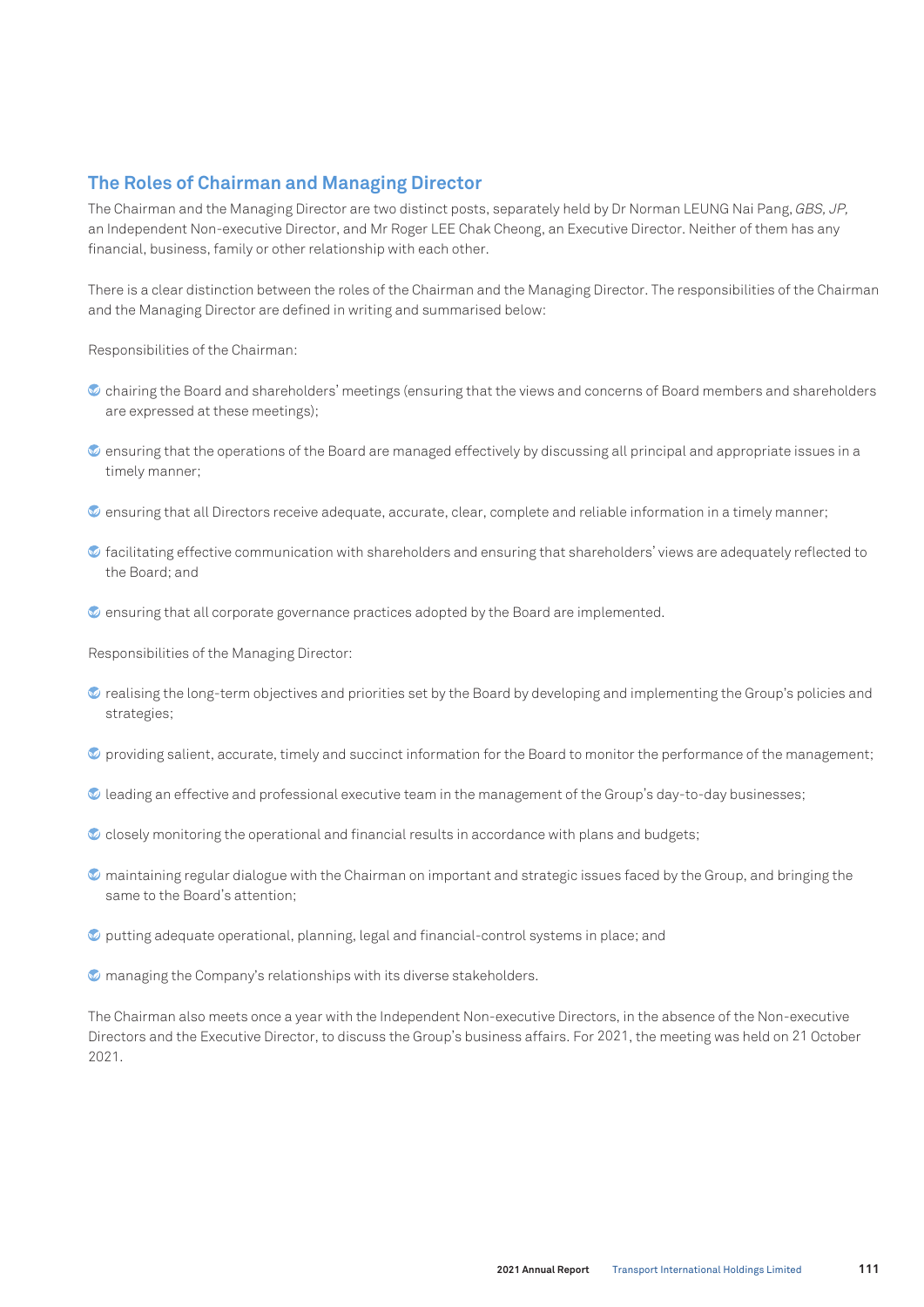## **Board Proceedings**

#### **Board Meetings**

A Board meeting is generally held every other month, where Board members meet to discuss major corporate, strategic and operational matters and evaluate investment opportunities. All Board meetings are conducted according to the procedures laid down in the Company's Bye-laws and the Code Provisions contained in the CG Code. At the beginning of every year, all Board members will be provided with the schedule of regular Board meetings. They will be duly informed of any amendments to the schedule at least 14 days before the relevant meeting.

The agenda for regular Board meetings is consolidated by the Company Secretary for approval by the Chairman. All Directors are entitled to put forward items for inclusion in the agenda of Board meetings. A notice of Board meeting is delivered to each Director one month in advance of the scheduled meeting date together with the agenda. Detailed discussion papers for the Board meeting are circulated 7 days prior to the meeting to ensure that the Directors have sufficient time to consider the items for discussion and make decisions in the best interests of the Company.

At the Board meetings, senior management together with the relevant corporate executives report to the Board on the operational and financial performance of the Group's various business areas. The Company Secretary prepares draft minutes of Board meetings, which record the matters considered by the Board and the decisions reached as well as any concerns raised or dissenting views expressed by the Directors. The draft minutes are circulated to the Directors for their comments. The final version of the draft minutes is submitted to the Board at the ensuing meeting for formal adoption. The adopted minutes are kept by the Company Secretary, and are available for inspection by the Directors.

#### **Voting on Connected Transactions**

The Company's Bye-laws provide that all Directors are required to declare the nature and extent of their interests, if any, in any transaction, arrangement or other proposal to be discussed at a Board meeting and to abstain from voting on relevant resolutions if they have a conflict of interest or a material interest in the proposed transaction. Any such declaration of interest will be recorded by the Company Secretary in the minutes. A Director is not included in the quorum for such part of a meeting that relates to a resolution he/she is not allowed to vote on but he/she shall be included in the quorum for all other parts of that meeting. This reduces the potential for conflict which might otherwise arise between the Company's business and an individual Director's other interests or appointments.

Independent Non-executive Directors, together with the other Board members, ensure that connected transactions are entered into in the ordinary and usual course of business of the Group, on normal commercial terms or better, and according to the agreement governing them on terms that are fair and reasonable and in the interests of the Group and the shareholders of the Company as a whole. The Company Secretary is responsible for making sure that all connected transactions entered into are in compliance with the Listing Rules. In 2021, the Company entered into a continuing connected transaction, details of which are given on pages 105 to 107 of this Annual Report.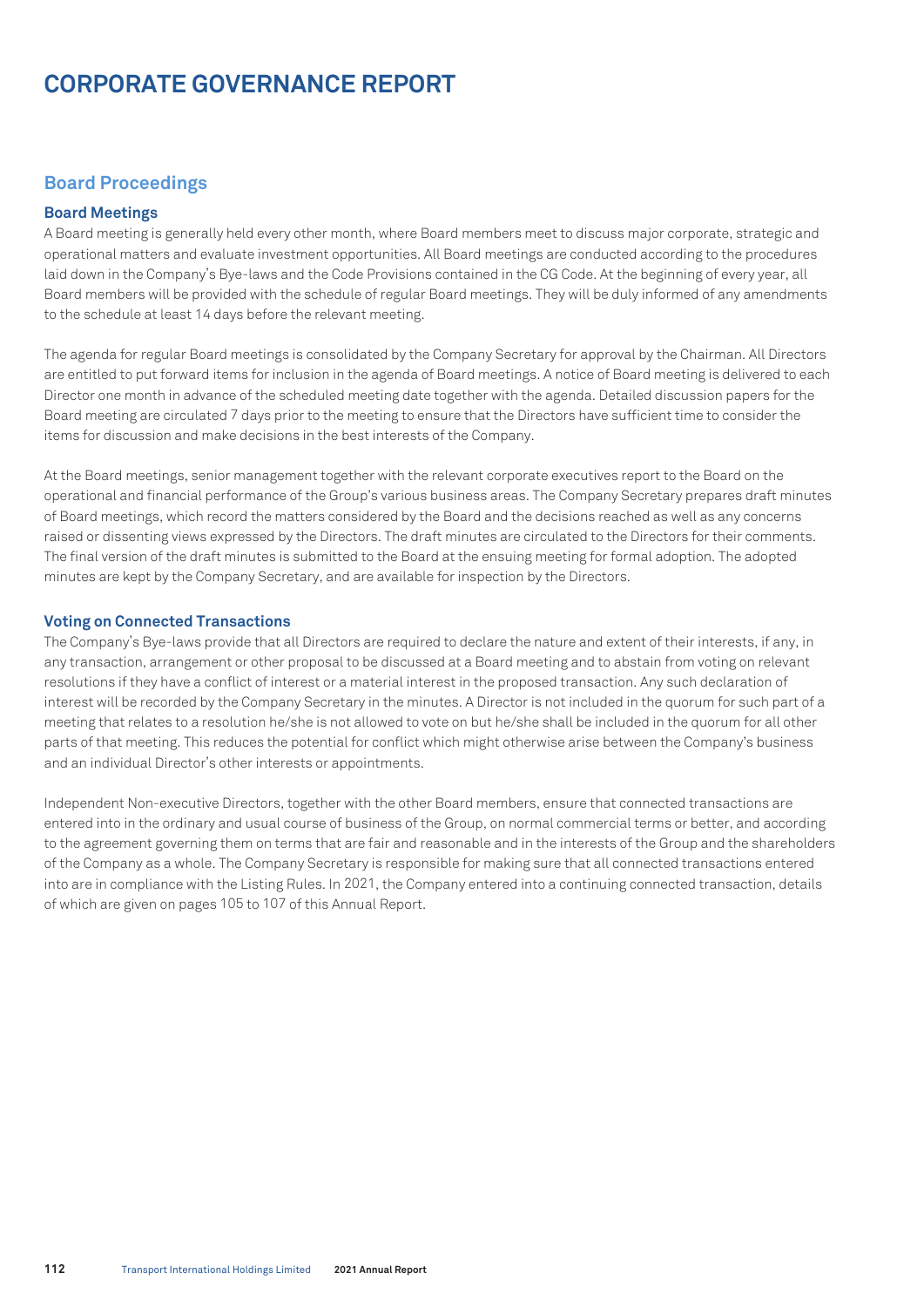## **Obligations of Directors**

#### **Code of Conduct**

All Directors and staff of the Company are subject to a written Code of Conduct, which is available on the staff website. It provides guidance on matters relating to personal conduct, relations with suppliers and contractors, responsibilities to shareholders, relations with customers, employment practices and responsibilities to the community, as well as procedures for monitoring compliance and means of enforcement. The Code of Conduct promulgates ethical values in business activities which the Directors and employees are required to adhere to when discharging their delegated duties. The Code of Conduct is reviewed and updated periodically to be kept up to date with regulatory changes. The Company has a whistleblowing policy to encourage employees and related third parties (such as customers and suppliers) who deal with the Company to raise concerns in confidence about misconduct, malpractice or irregularity in any matters related to the Company. The whistleblowing policy is published on the Company's website and staff website.

#### **Securities Transactions by Directors**

The Company adopts the Model Code for Securities Transactions by Directors of Listed Issuers (the "Model Code") set out in Appendix 10 of the Listing Rules as its own code of conduct to regulate Directors' securities transactions in respect of the Company's shares. Senior managers, other nominated managers and staff who, because of their positions in the Company, are likely to be in possession of Inside Information as defined in the Securities and Futures Ordinance (Cap. 571 of the Laws of Hong Kong), are requested to comply with the provisions of the Model Code.

After making specific enquiries, all Directors confirmed that they had complied with the standard of dealings set out in the Model Code throughout 2021. Details of the shareholding interests held by the Directors in the Company as at 31 December 2021 are set out on pages 147 to 148 of this Annual Report.

#### **Induction and Continuous Professional Development**

All Directors attended training programmes during the year to keep themselves abreast of the latest developments in the fields relevant to their respective expertise and professions. The Company Secretary is responsible for providing tailored induction programmes for new Directors and appropriate training programmes for the ongoing development of all Directors to ensure that they have proper understanding of the Company's business operations and practices and are fully aware of their responsibilities under the Listing Rules and other regulatory requirements. Information on the latest developments regarding the Listing Rules and other applicable governance matters is provided to the Directors as and when required. The Directors are provided with detailed monthly management reports, as well as monthly media reports, including press articles relevant to the Company's businesses. On 17 June 2021, a seminar was run by ICAC to brief the Directors on Integrity Management in Public Bodies. The Directors are encouraged to participate in continuous professional development programmes organised by qualified institutions. The costs for such programmes are borne by the Company. Formal procedures are in place for reporting the training and continuous professional development received by the Directors. The training record of each Director is set out on page 118 of this Annual Report.

#### **Time Commitment of Directors**

For the year ended 31 December 2021, the Company has received confirmation from each Director that he/she committed sufficient time and attention to the Company's affairs. The Board reviews their contribution annually.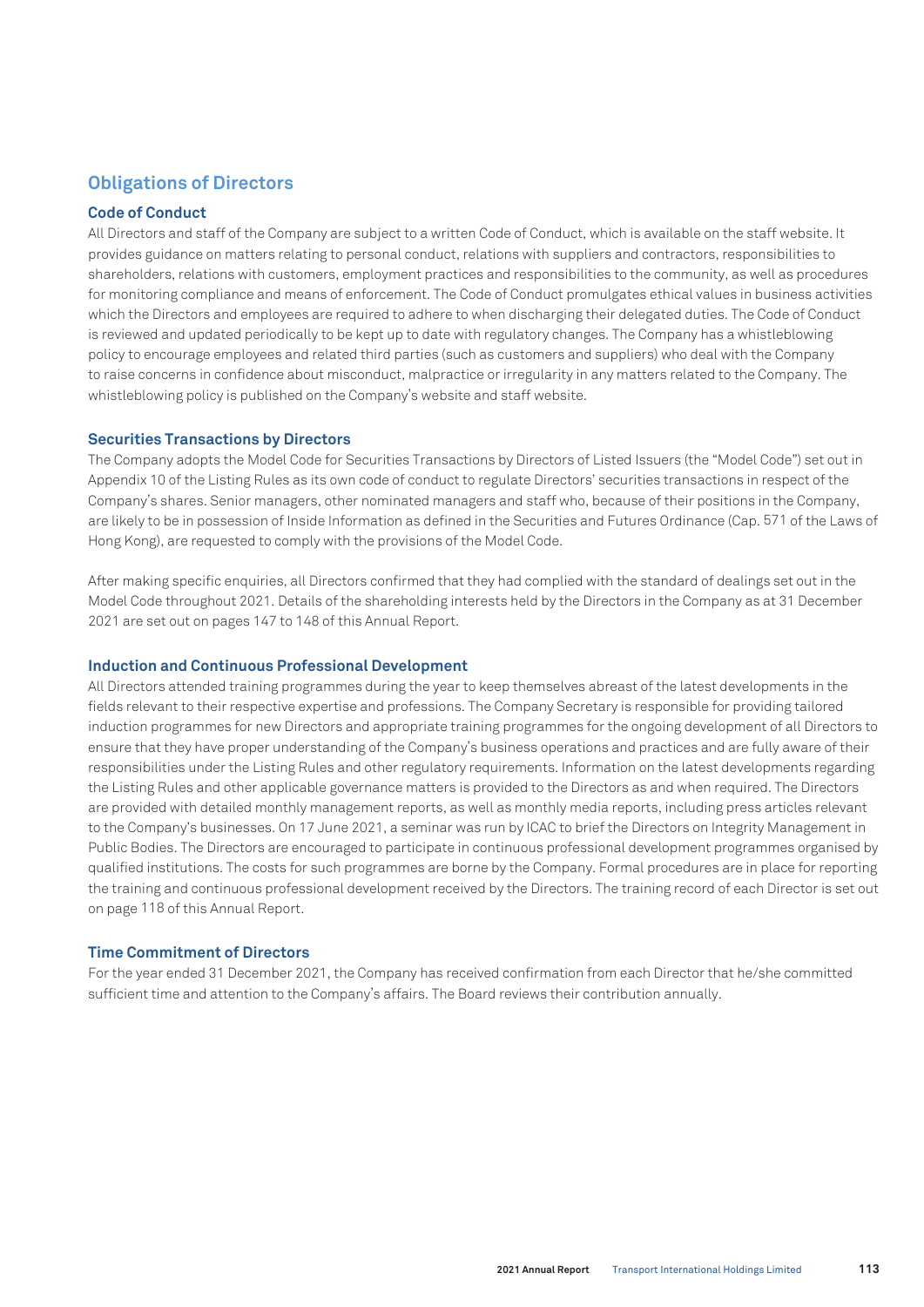## **Re-election, Retirement and Appointment of Directors**

The Company has in place a formal and transparent procedure for the appointment of new Directors. A person may be appointed as a member of the Board at any time either by the shareholders in a general meeting or by the Board on the recommendation of the Nomination Committee when it is necessary to fill a casual vacancy. A Director appointed by the Board to fill a casual vacancy shall hold office until the first annual general meeting after such appointment but is eligible for election at the same meeting. All Directors are appointed for a specific term and are subject to retirement by rotation and reelection at the Company's annual general meeting at least once every three years. All Directors have a current term of office not longer than three years. Shareholders may remove a Director before the expiration of his/her period of office by passing a special resolution giving detailed reasons at a general meeting properly convened in accordance with the Bye-laws of the Company for such a purpose.

The election of individual Directors is subject to separate resolutions to be approved by the shareholders. In respect of the reappointment of an Independent Non-executive Director who has served on the Board for nine years, the Company is required to explain in a circular containing the notice of the annual general meeting why it considers that the Director continues to be independent and why it recommends his/her re-election to the shareholders.

#### **Re-election of Directors**

At the 2021 AGM, eight Directors, namely, Mr Raymond KWOK Ping Luen, JP, Mr Charles LUI Chung Yuen, M.H., Ms Winnie NG, JP, Dr Eric LI Ka Cheung, GBS, OBE, JP, Professor LIU Pak Wai, SBS, JP, Mr TSANG Wai Hung, GBS, PDSM, JP, Dr CHEUNG Wing Yui, BBS and Mr LEE Luen Fai, JP, retired by rotation and were re-elected as Directors of the Company.

Dr Norman LEUNG Nai Pang, GBS, JP, Mr William LOUEY Lai Kuen and Mr LUNG Po Kwan will retire as Directors of the Company and offer themselves for re-election at the 2022 AGM. All these retiring Directors, being eligible, have been nominated by the Nomination Committee and recommended by the Board to stand for re-election at the 2022 AGM. The reelection of each Director will be subject to the voting of shareholders in a separate resolution.

#### **Procedures for Making Proposals to Nominate a Person for Election as a Director**

The shareholders are entitled to nominate a person for election as a Director at a general meeting of the Company. The procedures for making proposals to nominate a person for election as a Director are available on the websites of the Company and of the Stock Exchange.

### **Directors' Indemnities and Protections**

The Company has taken out an appropriate insurance policy covering any potential legal actions against the Directors of the Company, which indemnifies the Directors for liability incurred in connection with the Company's activities. These indemnities were in force during 2021 and remain in force.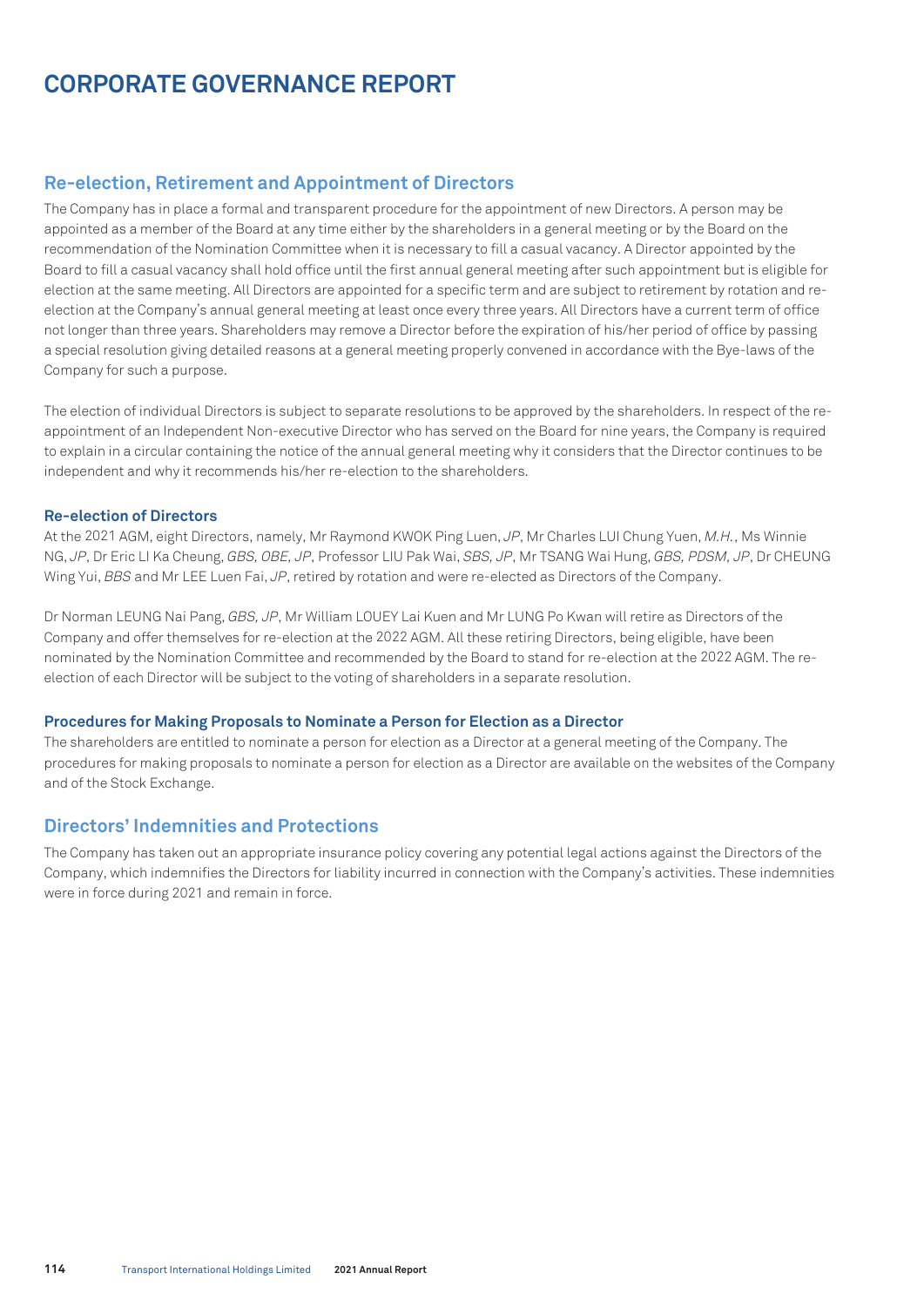## **Delegation by the Board of Directors**

The Board maintains four designated Board Committees to oversee various aspects of the Group's affairs: the Standing Committee, the Audit and Risk Management Committee, the Remuneration Committee and the Nomination Committee. The Committees are governed by their respective terms of reference and are provided with adequate authority and resources to discharge their duties. The terms of reference are regularly reviewed and are available on the websites of the Company and the Stock Exchange respectively.

The membership of each Committee (as at 1 January 2022) is shown below:

|                                            | <b>Standing</b> | <b>Audit and Risk</b><br>Management | Remuneration | <b>Nomination</b> |
|--------------------------------------------|-----------------|-------------------------------------|--------------|-------------------|
| <b>Name of Directors</b>                   | Committee       | Committee                           | Committee    | Committee         |
| <b>Independent Non-executive Directors</b> |                 |                                     |              |                   |
| Dr Norman LEUNG Nai Pang, GBS, JP          | Chairman        |                                     |              |                   |
| Dr John CHAN Cho Chak, GBS, JP             | Member          |                                     | Chairman     | Chairman          |
| Dr Eric LI Ka Cheung, GBS, OBE, JP         |                 | Chairman                            | Member       | Member            |
| Professor LIU Pak Wai, SBS, JP             |                 | Member                              | Member       |                   |
| Mr TSANG Wai Hung, GBS, PDSM, JP           | Member          | Member                              |              |                   |
| <b>Non-executive Directors</b>             |                 |                                     |              |                   |
| Mr Raymond KWOK Ping Luen, JP              | Member          |                                     |              |                   |
| Mr Charles LUI Chung Yuen, M.H.            | Member          |                                     |              |                   |
| Ms Winnie NG, JP                           | Member          |                                     | Member       |                   |
| Mr Allen FUNG Yuk Lun                      |                 | Member                              |              | Member            |
| Mr William LOUEY Lai Kuen                  | Member          |                                     |              |                   |
| Mr LUNG Po Kwan                            |                 |                                     | Member       |                   |
| <b>Executive Director</b>                  |                 |                                     |              |                   |
| Mr Roger LEE Chak Cheong                   | Member          |                                     |              |                   |

## **Standing Committee**

The role of the Standing Committee is to advise and assist the Board in devising business strategies, making significant investment proposals and monitoring their implementation. The Standing Committee's findings and recommendations are submitted directly to the Board. In 2021, the Standing Committee held six meetings with the senior management to review and discuss the Group's financial, operational and strategic planning, as well as potential investment opportunities.

## **Audit and Risk Management Committee**

The Chairman of the Audit and Risk Management Committee is Dr Eric LI Ka Cheung, an Independent Non-executive Director of the Company. He is a Certified Public Accountant who possesses the professional qualifications and accounting expertise prescribed by the Listing Rules. Dr LI and the other members of the Audit and Risk Management Committee have diverse experience in various business and professional fields as set down in the Directors' biographies on pages 134 to 142 of this Annual Report. None of the members of the Audit and Risk Management Committee is a former or existing partner of the external auditors of the Company. The Audit and Risk Management Committee is responsible for establishing and maintaining an adequate internal control structure, ensuring the quality and integrity of financial statements, nominating independent external auditors, reviewing the adequacy of external audits in respect of cost, scope and performance, and ensuring that an effective system of internal control and risk management is established within the Company. The Audit and Risk Management Committee's terms of reference are aligned with the recommendations set out in "A Guide for Effective Audit Committees" published by the Hong Kong Institute of Certified Public Accountants ("HKICPA") and are regularly updated with reference to the recommendations of the CG Code of the Listing Rules. The terms of reference are available on the websites of the Company and the Stock Exchange respectively.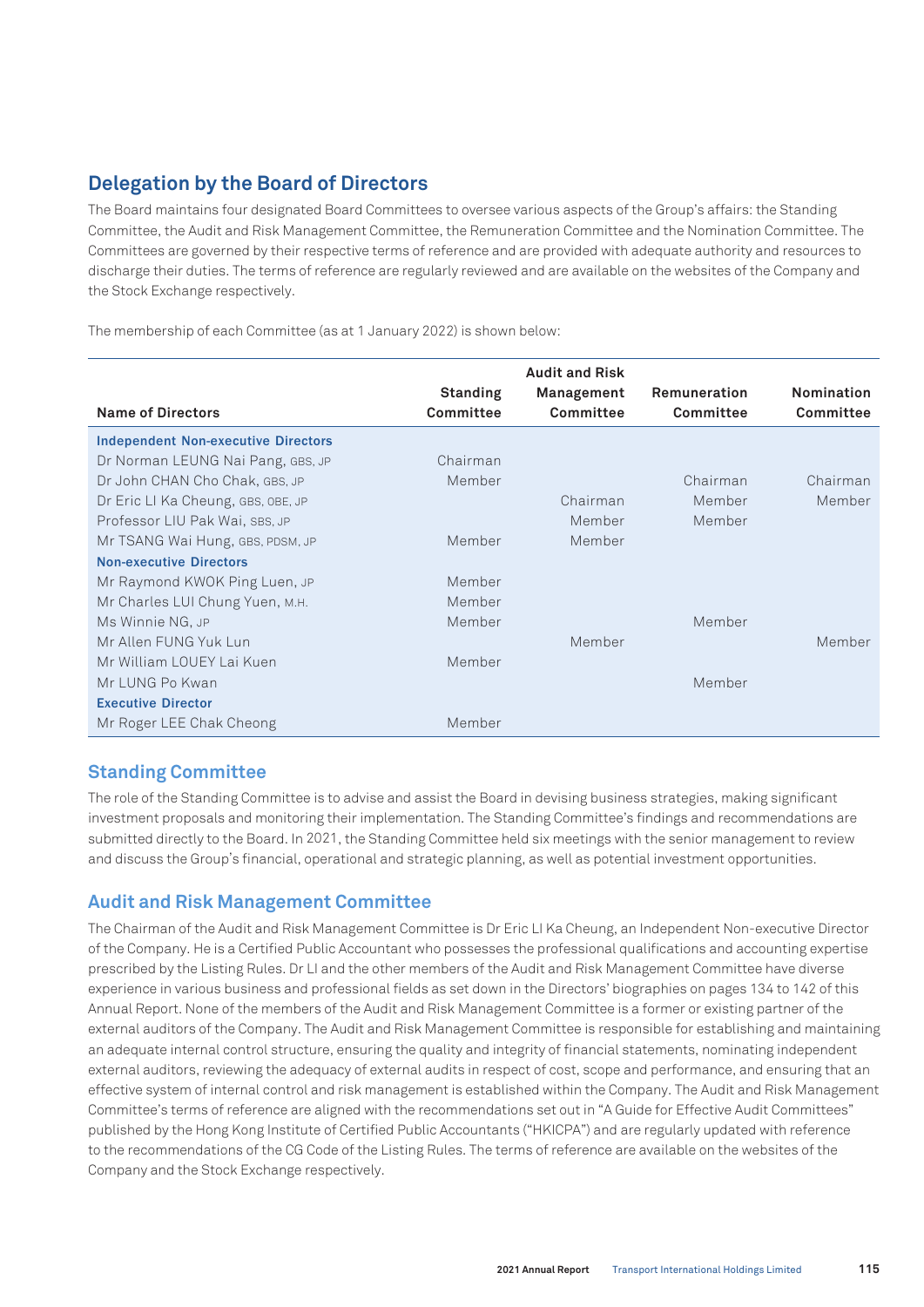In 2021, the Audit and Risk Management Committee and the senior management held a meeting focusing on safety issues and risk management and two meetings with the Company's external auditors, KPMG, at which the Company's financial reports, internal control systems and other relevant matters were reviewed and discussed. At the end of these meetings, the external auditors were invited to discuss in private with members of the Audit and Risk Management Committee issues noted during the course of the audit and any other matters they might wish to bring to the attention of the Audit and Risk Management Committee without the presence of the senior management. Following each of the two meetings, the Chairman of the Audit and Risk Management Committee submitted a report to the Board of Directors and gave a briefing on all significant issues identified.

The major work undertaken by the Audit and Risk Management Committee in the financial year ended 31 December 2021 included:

### **(a) Supervision of the Company's Financial Reporting Process, Internal Control and Risk Management Systems**

- $\bullet$  Reviewed with the senior management the accounting principles and practices adopted by the Group, the financial results of the Company and its major subsidiaries, the accuracy and fairness of the financial statements, and the scope of internal and external audit work;
- Reviewed the revised accounting standards and any prospective changes thereto, and considered their impact on the financial reporting of the Company and the Group;
- Reviewed with the external auditors the effectiveness of the audit procedures and their findings concerning the interim and annual financial statements and results announcements, as well as the management's response to such findings;
- Discussed and reviewed the internal audit reports prepared by the Head of the Internal Audit Department covering, among other things, audit objectives, audit approach, audit work done and the findings arising therefrom;
- Examined the qualifications and experience of staff carrying out accounting and financial reporting, as well as the adequacy of resources and training programmes;
- Conducted reviews with the external auditors and the senior management to ensure that connected transactions were properly disclosed in accordance with the requirements of the Listing Rules; and
- **Monitored the operation of the whistleblowing policy.**

Following these reviews and discussions, the Audit and Risk Management Committee recommended to the Board that the unaudited interim financial report of the Company for the six months ended 30 June 2021 and the audited annual financial statements for the year ended 31 December 2021 be approved.

#### **(b) Maintenance of Relationship with External Auditors**

- $\bullet$  Reviewed the independence of the external auditors and considered their terms of engagement and audit fee proposal to ensure that there was no impediment to their independence; and
- Ensured that the external auditors conducted their audit and non-audit services effectively.

Based on the conclusions drawn from these reviews, the Audit and Risk Management Committee recommended to the Board that KPMG, the existing external auditors, be re-appointed as auditors of the financial statements of the Company for the year ending 31 December 2022.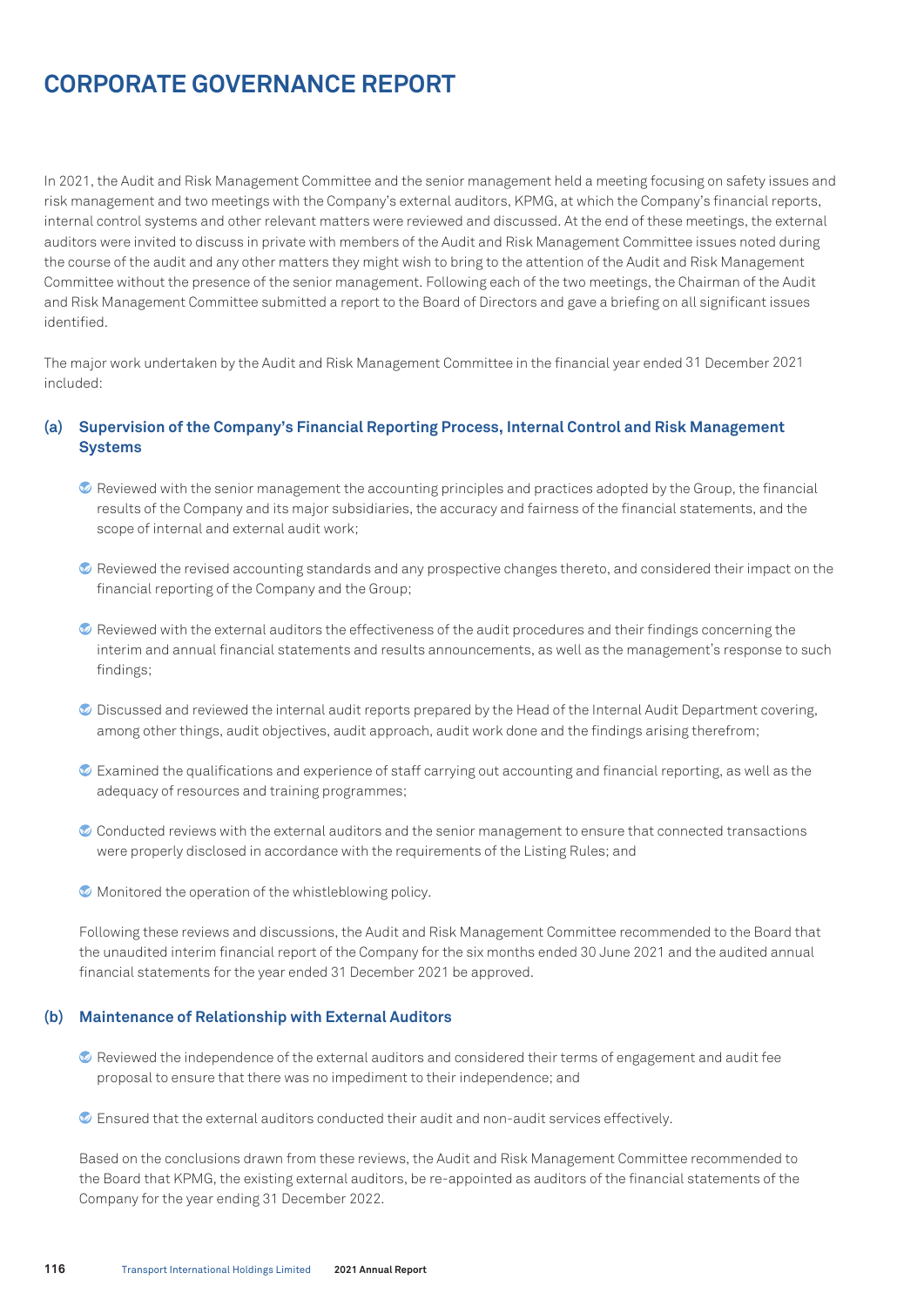### **(c) Supervision of the Company's Environmental, Social and Governance ("ESG") Strategies and Reporting Process**

- $\bullet$  Monitored and reviewed group-level strategies, policies and sustainability matters;
- $\bullet$  Formed a Task Force to oversee and evaluate the Company's sustainability performance and risks; and
- Reviewed the Sustainability Report of the Company in accordance with the requirements of the Listing Rules.

### **Remuneration Committee**

The Board has devolved upon the Remuneration Committee the authority to formulate remuneration policies, including the establishment of guidelines to determine the terms and conditions of employment and the remuneration and retirement benefits of Directors and employees of the Group. The Remuneration Committee also draws up criteria for performancebased bonuses and makes recommendations to the Board on human resources related policies based on the Group's goals and objectives. Details of the terms of reference, remuneration policies and work performed by the Remuneration Committee in 2021 are set out in the Remuneration Report on pages 130 to 133 of this Annual Report.

### **Nomination Committee**

The Board has appointed the Nomination Committee to identify suitable candidates of high calibre and with sufficient experience for its consideration, taking into account the Board Diversity Policy. The Nomination Committee ensures that the appointment of Directors undergoes formal, stringent and transparent procedures. The majority of members of the Nomination Committee, including its Chairman, are Independent Non-executive Directors of the Company. The principal terms of reference of the Nomination Committee include:

- Formulating nomination policy for consideration by the Board and implementing the nomination policy established by the Board;
- $\bullet$  Identifying and nominating for the approval of the Board appropriately qualified candidates for appointment as Directors;
- Making recommendations to the Board for the appointment or re-appointment of Directors and making recommendations regarding succession planning at the Board level including, in particular, the Chairman and the Managing Director;
- $\bullet$  Reviewing and monitoring the structure, size and composition (including evaluating the balance and blend of skills, knowledge, professional experience, gender, age, cultural and educational background and length of service) of the Board and making recommendations to the Board regarding any proposed changes; and
- Evaluating degree of independence of candidates for appointment or re-election of Independent Non-executive Directors.
- In 2021, the Nomination Committee also performed the following main tasks:
- Recommended the re-election of retiring Directors;
- Evaluated all Independent Non-executive Directors' confirmation of independence;
- Reviewed and confirmed the structure, size and composition of the Board;
- $\bullet$  Endorsed the appointment of Remuneration Committee Members;
- Reviewed the Board Diversity Policy; and
- Reviewed the Nomination Policy.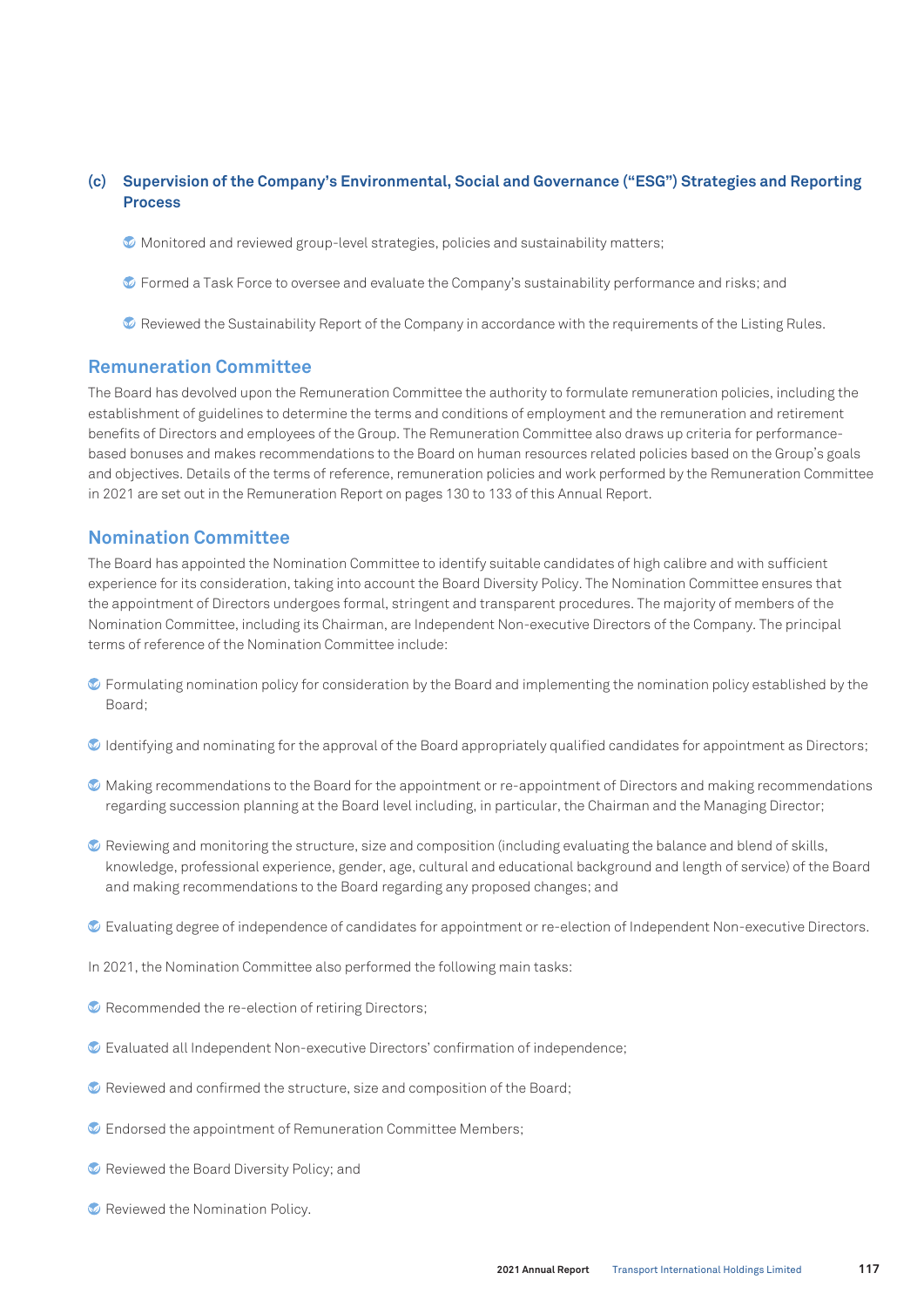The Nomination Policy has been adopted by the Company since 2019, which sets out the latest nomination practice, such as the criteria and procedures for sections, appointment and re-appointment of the Directors. This policy can be found on the Company's website.

## **Attendance Records and Training Records**

The Directors' attendance at the Annual General Meeting, Board Meetings and Committee Meetings together with training records in 2021 is given below:

|                                                      |            |     |                        | <b>Audit and Risk</b> |                                    |           |                 |
|------------------------------------------------------|------------|-----|------------------------|-----------------------|------------------------------------|-----------|-----------------|
|                                                      | 2021       |     | <b>Standing</b>        |                       | Management Remuneration Nomination |           | Types of        |
| <b>Members of the Board of Directors</b>             | <b>AGM</b> |     | <b>Board Committee</b> | Committee             | Committee                          | Committee | <b>Training</b> |
| <b>Independent Non-executive Directors</b>           |            |     |                        |                       |                                    |           |                 |
| Dr Norman LEUNG Nai Pang, GBS, JP (Chairman)         | 1/1        | 6/6 | 6/6                    |                       |                                    |           | A, B            |
| Dr John CHAN Cho Chak, GBS, JP (Deputy Chairman)     | 1/1        | 6/6 | 6/6                    |                       | 2/2                                | 1/1       | A, B            |
| Dr Eric LI Ka Cheung, GBS, OBE, JP                   | 1/1        | 6/6 |                        | 3/3                   | 2/2                                | 1/1       | A, B            |
| Professor LIU Pak Wai, SBS, JP                       | 1/1        | 6/6 |                        | 3/3                   | 2/2                                |           | A, B            |
| Mr TSANG Wai Hung, GBS, PDSM, JP                     | 1/1        | 6/6 | 6/6                    | 3/3                   |                                    |           | A, B            |
| <b>Non-executive Directors</b>                       |            |     |                        |                       |                                    |           |                 |
| Mr Raymond KWOK Ping Luen, JP                        |            |     |                        |                       |                                    |           |                 |
| (with Ms Susanna WONG Sze Lai, as alternate)         | 0/1        | 0/6 | 5/6                    |                       |                                    |           | A, B            |
| Mr NG Siu Chan (with Ms Winnie NG, JP as alternate)  | 0/1        | 0/6 |                        |                       |                                    |           | <sub>B</sub>    |
| Mr Charles LUI Chung Yuen, M.H.                      | 1/1        | 5/6 | 5/6                    |                       |                                    |           | A, B            |
| Mr William LOUEY Lai Kuen                            |            |     |                        |                       |                                    |           |                 |
| (with GAO Feng as alternate)                         | 1/1        | 6/6 | 6/6                    |                       |                                    |           | A, B            |
| Ms Winnie NG, JP                                     | 1/1        | 6/6 | 6/6                    |                       | 2/2                                |           | A, B            |
| Mr Allen FUNG Yuk Lun                                | 1/1        | 6/6 |                        | 3/3                   |                                    | 1/1       | A, B            |
| Dr CHEUNG Wing Yui, BBS                              | 1/1        | 6/6 |                        |                       |                                    |           | A, B            |
| Mr LEE Luen Fai, BBS, JP                             | 1/1        | 6/6 |                        |                       |                                    |           | A, B            |
| Mr LUNG Po Kwan                                      | 1/1        | 6/6 |                        |                       | 2/2                                |           | A, B            |
| <b>Executive Director</b>                            |            |     |                        |                       |                                    |           |                 |
| Mr Roger LEE Chak Cheong (Managing Director)         | 1/1        | 6/6 | 6/6                    |                       |                                    |           | A, B            |
| <b>Alternate Directors</b>                           |            |     |                        |                       |                                    |           |                 |
| Mr GAO Feng (Alternate Director to                   |            |     |                        |                       |                                    |           |                 |
| Mr William LOUEY Lai Kuen)                           | 0/1        | 0/6 |                        |                       |                                    |           | B               |
| Ms Winnie NG, JP (Director and Alternate Director to |            |     |                        |                       |                                    |           |                 |
| Mr NG Siu Chan)                                      | 1/1        | 6/6 |                        |                       |                                    |           | A, B            |
| Ms Susanna WONG Sze Lai (Alternate Director to       |            |     |                        |                       |                                    |           |                 |
| Mr Raymond KWOK Ping Luen, JP)                       | 0/1        | 6/6 |                        |                       |                                    |           | A, B            |

Notes:

1. Particulars of the 2021 AGM are set out on page 127 of this Annual Report.

2. A: Attending seminars, conferences, forums or briefings.

3. B: Reading materials which covered the Company's business, corporate governance matters, Directors' duties and responsibilities.

The Board held six meetings in 2021, which exceeded the minimum requirement of four Board meetings a year under the CG Code. On average, regular Board meetings and Board Committee meetings lasted at least two hours.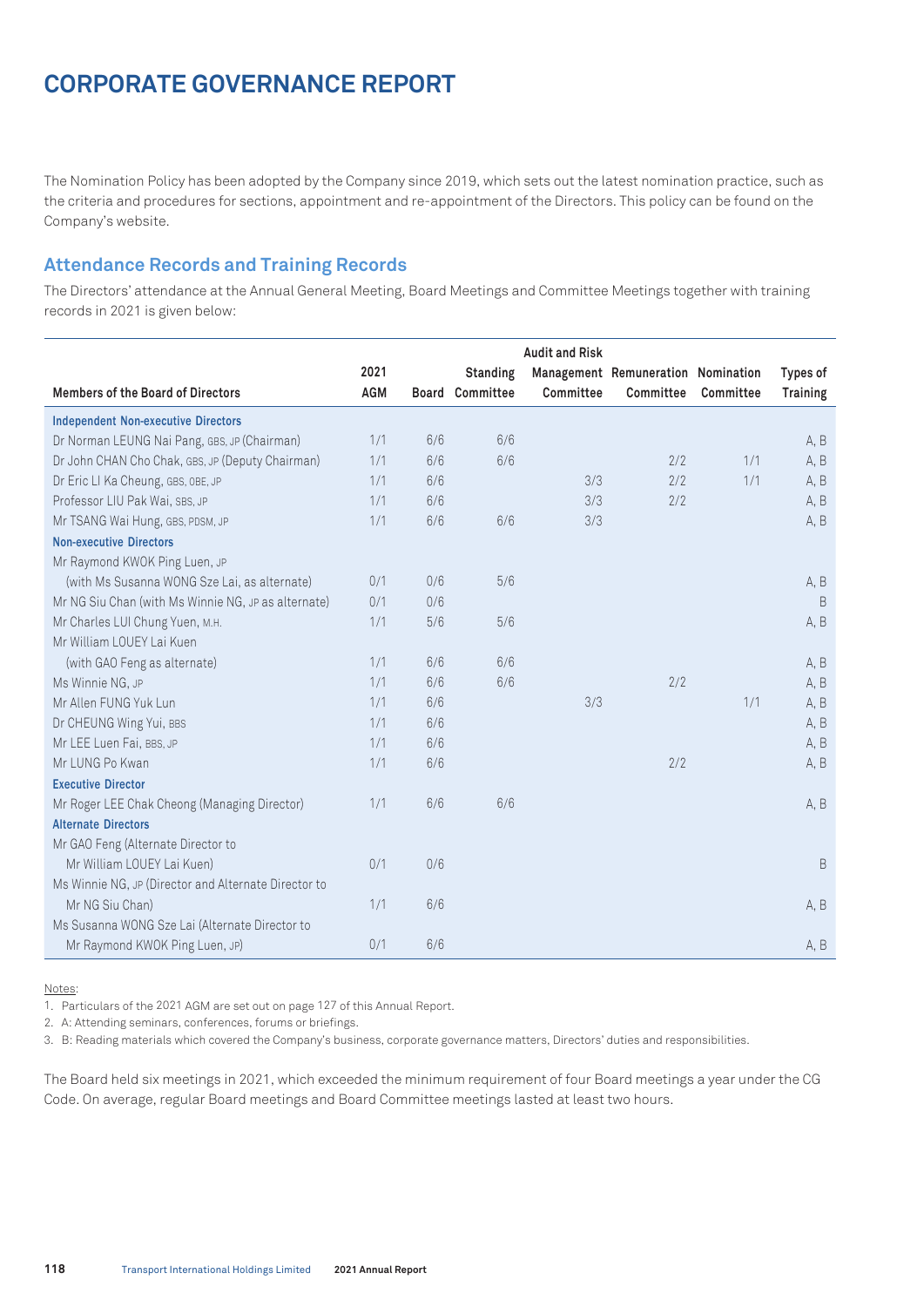## **Delegation of Responsibilities to Senior Management**

The senior management is responsible for implementing the strategies and managing the Group's day-to-day businesses under the continual supervision of the Board and the corresponding Board Committees. Drawing upon the extensive experience and expertise in different areas of each member, senior management provides accurate, adequate and detailed financial and operational information in a timely manner to the Board to keep the Directors informed of the latest developments of the Group, enabling them to make informed decisions and discharge their responsibilities effectively.

## **The Role of the Company Secretary**

The post of Company Secretary is held by Ms Lana WOO, who is a fellow member of The Hong Kong Chartered Governance Institute. She is responsible for ensuring that the correct Board procedures are followed, advising the Board on all corporate governance matters and facilitating the induction and continuous professional development of Directors. She reports to the Managing Director of the Company, and all Directors may call upon her for advice and assistance at any time in respect of their duties and the effective operation of the Board and Board Committees. In 2021, the Company Secretary took more than 15 hours of professional training to update her skills and knowledge.

## **Accountability and Audit**

### **Financial Reporting**

The Board is responsible for the preparation of the Group's financial statements. It ensures that a true and fair view of the financial status of the Group is given in accordance with the Hong Kong Financial Reporting Standards ("HKFRS") issued by the HKICPA and the disclosure requirements of the Companies Ordinance (Cap. 622 of the Laws of Hong Kong). This responsibility extends to the accuracy and sufficiency of the content of interim and annual reports, as well as "price-sensitive" announcements and other financial disclosures required by the Listing Rules, reports to regulators and any information that needs to be disclosed under statutory requirements.

The financial statements of the Company and the Group for the year ended 31 December 2021 given on pages 160 to 235 of this Annual Report represent a true and fair view of the state of affairs of the Company and the Group, and the results and cash flow for the year. The Audit and Risk Management Committee of the Company, together with the senior management and the external auditors, has reviewed the accounting principles and policies adopted by the Group, discussed auditing, internal control and financial reporting matters, and reviewed the financial results for the year ended 31 December 2021.

### **Internal Control and Risk Management Systems**

The Board has the overall responsibility for establishing, maintaining and reviewing the effectiveness of the Group's internal control and risk management systems. It is duty bound to safeguard the Group's assets and stakeholders' interests, manage the Group's existing and anticipated risks, and provide reasonable assurance against material misstatement of information (whether financial or non-financial). Stringent internal control measures are implemented at all levels of the Group in order to ensure effective monitoring of its day-to-day operations.

The Audit and Risk Management Committee is delegated by the Board with the responsibility of maintaining and reviewing the effectiveness of the internal control and risk management systems and determining the nature and extent of any significant risks. With the assistance of the external auditors and the Internal Audit Department, the Audit and Risk Management Committee provides sound assurance regarding the quality and effectiveness of the control practices.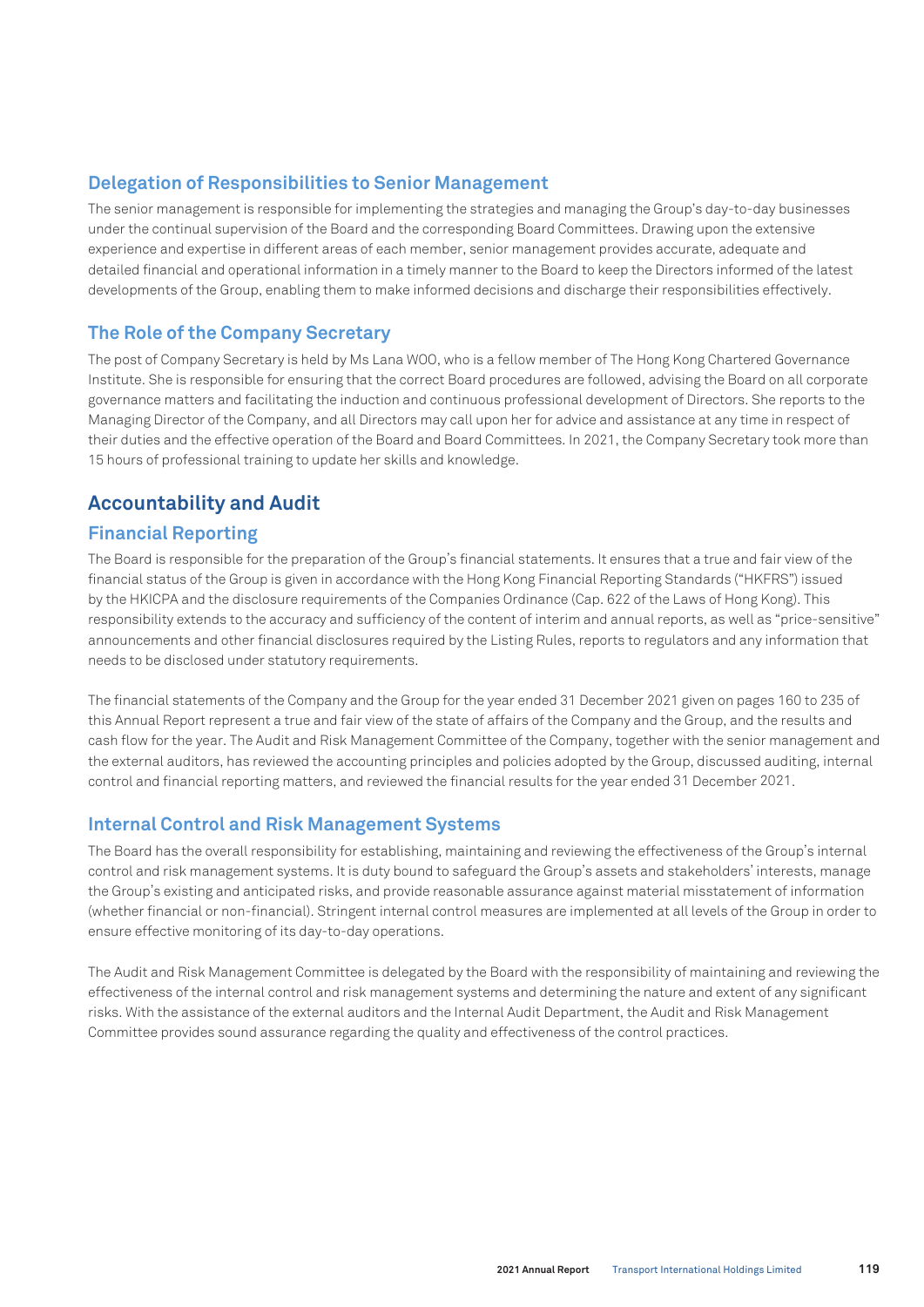#### **Internal Control Framework**

The Group's Internal Control Framework is monitored, managed and reviewed by the following bodies:

#### **The Board**

- $\bullet$  Has the ultimate responsibility for the Group's risk management and internal control systems;
- Reviews the effectiveness of the Group's risk management and internal control systems in achieving the Group's objectives; and
- **C** Provides direction on the risk management and internal control culture of the Group.

#### **The Audit and Risk Management Committee**

- Assists the Board in monitoring the performance of the Group's risk management and internal control systems;
- **C** Reviews the Group's internal control and risk management reports prior to endorsement by the Board;
- $\bullet$  Reviews the effectiveness of the Company's external and internal audit functions; and
- Ensures staff are appropriately trained for their relevant positions to ensure that they carry out their duties in accordance with the requirements of good internal control practices.

#### **Management**

- Designs, implements and maintains an effective internal control system, including the Group's Quality Management System; and
- Ensures a proper reporting channel so that emerging risks are reported to the Audit and Risk Management Committee in a timely manner.

#### **The Internal Audit Department**

- Supports the Audit and Risk Management Committee in reviewing the effectiveness of the Group's risk management and internal control systems;
- Works with business units to ensure sound internal controls and compliance functions are in place; and
- Conducts independent reviews and other special investigations requested by the Board, the Audit and Risk Management Committee and the management.

The Group's internal control and risk management framework, based on the Committee of Sponsoring Organisations of the Treadway Commission's Internal Control – Integrated Framework issued in May 2013, consists of the following components: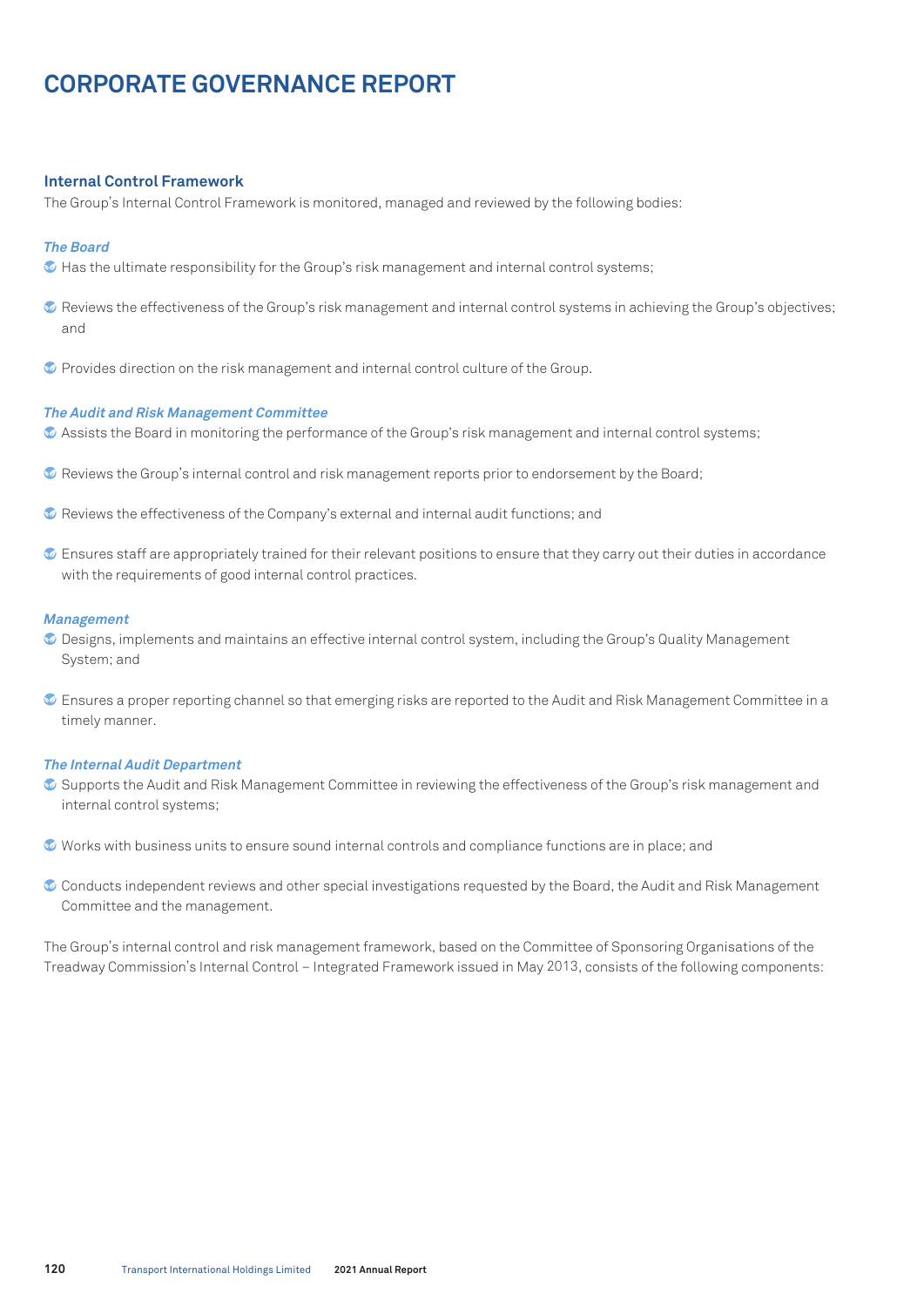#### **Control Environments**

The Group complies with the requirement in the Listing Rules that at least one-third of the Board members should be Independent Non-executive Directors to demonstrate the Board's independence from the management in overseeing the development and performance of internal control. The Board of Directors and the Board Committees are chaired by Independent Non-executive Directors.

There are four designated Board Committees which meet on a regular basis for day-to-day management of the Group's business.

The Group has a well-defined organisational structure with succinct lines of authority and control responsibilities, which are clearly set out in writing and documented in the form of organisation charts and job manuals for the corresponding operating and business units.

Integrity and honourable business ethics are foundational to the continued success of the Group. The Code of Conduct and the Staff Handbook, which are accessible to all Directors and employees, define the rules and policies which all Directors and staff are bound to follow. The Code of Conduct emphasises transparency, objectivity, integrity and reliability in the handling of financial information and the disclosure in financial reports. In addition, the Staff Handbook reminds all staff members that they must not make use of their position to solicit or receive any advantage from any third parties.

A whistleblowing policy has been established by the Audit and Risk Management Committee to deal with concerns related to fraudulent or unethical acts or instances of non-compliance with the law or with the Group's policies that have or could have a significant adverse financial, legal or reputational impact on the Group. The Group will respond to all such concerns expressed fairly and properly. The Group's whistleblowing policy and procedures, which are published on the Company's website, apply to employees at all levels and in all divisions as well as to business partners, suppliers and any third parties that deal with the Group. The Audit and Risk Management Committee has overall responsibility for the whistleblowing policy, notwithstanding that it has delegated day-to-day responsibility for overseeing and implementing the policy to the Company Secretary.

#### **Risk Assessment**

#### **TIH Enterprise Risk Management System**

The Group has an Enterprise Risk Management System ("ERM System") which has the following objectives:

- $\bullet$  To provide a systematic approach to the early identification and management of risks;
- **To provide consistent risk assessment criteria;**
- $\bullet$  To make available accurate and concise risk information that informs decision making including business directions;
- $\bullet$  To adopt risk treatments that are cost effective and efficient in reducing risk to an acceptable level; and
- $\bullet$  To monitor and review risk levels to ensure that risk exposure remains within an acceptable level.

The Group's ERM System was designed with reference to the COSO ERM framework.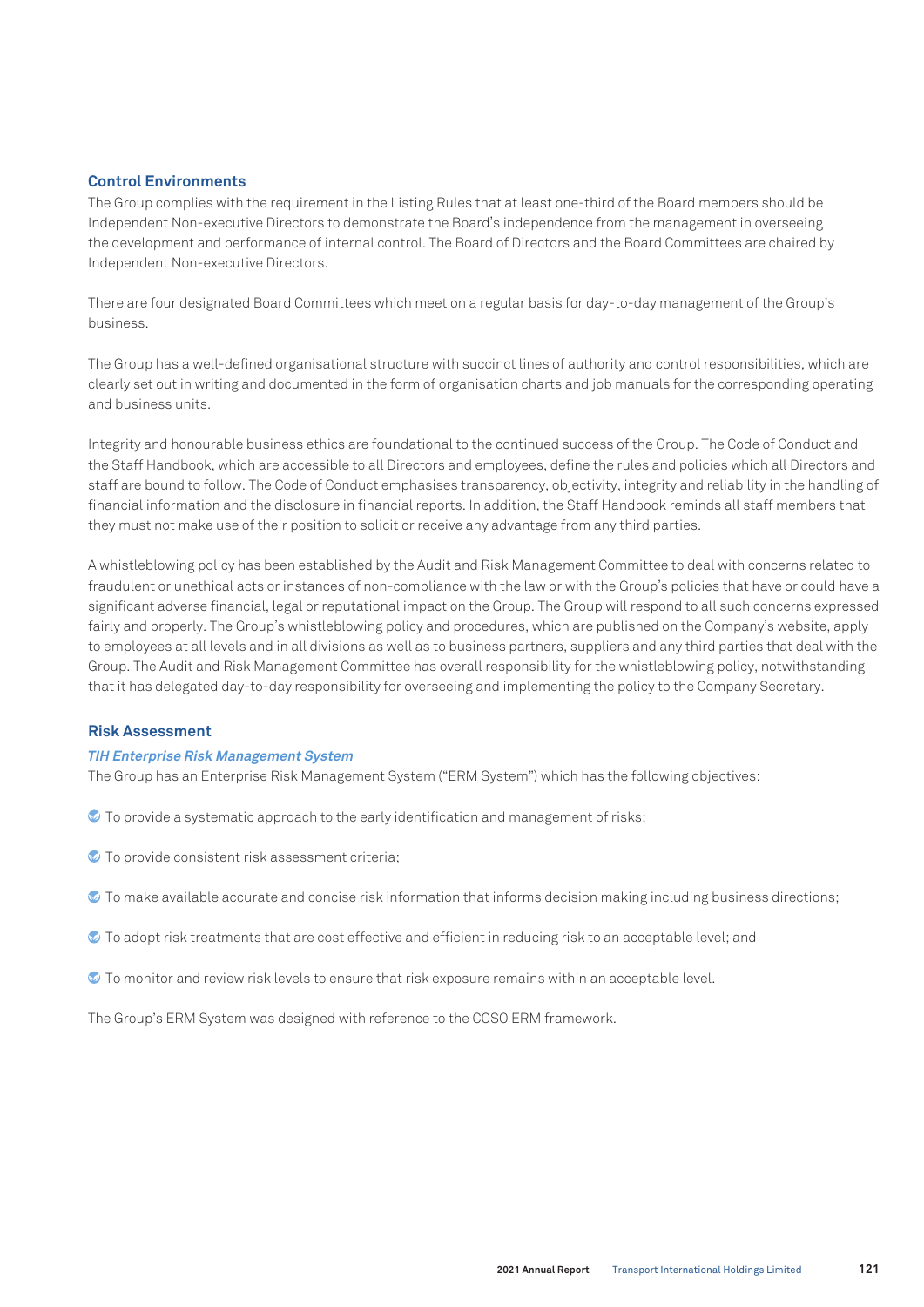The Group's risk management structure is as follows:

Risk Rating is determined by Impact and Vulnerability. A dynamic risk rating matrix, using both quantitative and qualitative factors, is used to assess risk.

A Risk Key Performance Indicator Report ("Risk KPI Report") is submitted to the Audit and Risk Management Committee every six months. The Group's major risks as identified by the management are listed in the Risk KPI Report, together with a comprehensive profile of such risks and the monitoring mechanism as established by the management.

#### **TIH Risk Management Framework**

|                       | <b>Board of Directors</b>                                                                                                                                                                                                                                                                                                                                                                                                                                                                                                                                                                                                                                                         |
|-----------------------|-----------------------------------------------------------------------------------------------------------------------------------------------------------------------------------------------------------------------------------------------------------------------------------------------------------------------------------------------------------------------------------------------------------------------------------------------------------------------------------------------------------------------------------------------------------------------------------------------------------------------------------------------------------------------------------|
|                       | C Evaluates and provides direction to the Group on the nature and extent of the risks that shall be<br>taken in achieving its strategic objectives (i.e. setting the Risk Appetite).<br>C Ensures review of the effectiveness of the risk management and internal control systems.                                                                                                                                                                                                                                                                                                                                                                                                |
|                       | <b>Audit and Risk Management Committee</b>                                                                                                                                                                                                                                                                                                                                                                                                                                                                                                                                                                                                                                        |
|                       | C Ensures that the Risk Management Taskforce ("RMTF") and Business Lines have fulfilled their<br>duties in establishing and maintaining an effective risk management programme.<br>Reviews the Risk KPI Reports semi-annually.                                                                                                                                                                                                                                                                                                                                                                                                                                                    |
|                       | <b>Risk Management Taskforce ("RMTF")</b>                                                                                                                                                                                                                                                                                                                                                                                                                                                                                                                                                                                                                                         |
| <b>Internal Audit</b> | Comprising the Operations Director, Administration Director, Finance Director, Safety Director<br>and Legal Director. The RMTF is chaired by the Operations Director.<br>Maintains an oversight of the Group's risk management system, framework and programme.<br>Composes to the Board for approval at least annually enhancements as needed, including those to<br>fulfil regulators' or governance bodies' statutory requirements.<br>Reviews and/or approves the Risk Inventory in the risk management programme and monitors the<br>Risk KPI Reports.<br>C Ensures Business Lines of the Group commit sufficient resources to carrying out the risk<br>management exercise. |
|                       | Individual Department Head/Director (Collectively Referred to as "Business Lines")                                                                                                                                                                                                                                                                                                                                                                                                                                                                                                                                                                                                |
|                       | Concept Develops policies and controls to effectively embed the Group's risk management directions into<br>day-to-day operations.<br><b>C</b> Promotes the risk-management culture to those working under the Business Lines so that<br>they comply with the risk management policies and procedures when conducting day-to-day<br>operations.<br>O Identifies the risks associated with business activities (including new business) within his/her<br>own Business Lines, and implements appropriate action plans to manage the identified risks and<br>opportunities.                                                                                                          |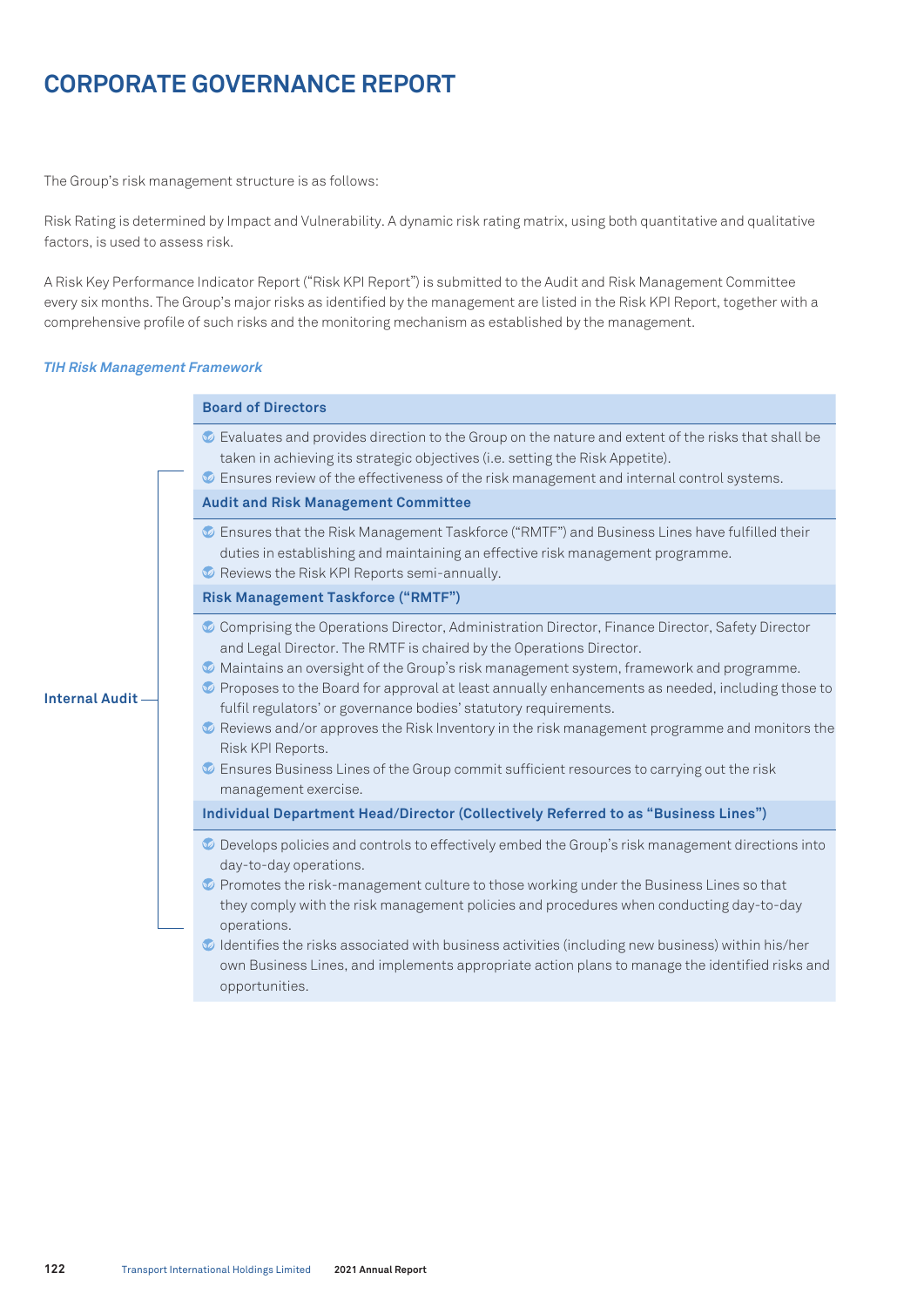#### **Control Activities**

The Group's franchised and non-franchised bus services involve well-established business processes. Control activities are built on top-level reviews, segregation of duties and physical controls. Written policies and procedures with defined limits of delegated authority are in place. These policies and procedures include but are not limited to:

- **Annual budgeting and planning processes;**
- **C** Financial and payment authorisation guidelines:
- Procurement and tendering policies; and
- IT security policy.

#### **Quality Management System**

As the Group's franchised operations, KMB and LWB have implemented a quality management system ("QMS") based on the benchmarks prescribed by the International Organisation for Standardisation ("ISO"). Under ISO requirements, major financial and operational procedures and instructions, including illustrative flow charts, are clearly documented and followed by operations.

The Hong Kong Quality Assurance Agency ("HKQAA") conducts annual independent audits of QMS to assess its effectiveness, efficiency and conformity. During 2021, there was no non-conformity in QMS noted during the ISO audit of the operations of both KMB and LWB.

As of December 2021, both KMB and LWB possessed ISO9001:2015 quality management system certification. In addition, all KMB depots are ISO45001-certified for their occupational health and safety systems and two of KMB's major bus depots are ISO14001-certified for their environmental management systems.

#### **Business Continuity Plan**

The Group's flagship subsidiary, KMB, has formulated and documented a Business Continuity Plan ("BCP") in respect of key business and IT operations. The BCP is reviewed and updated from time to time according to changes in circumstances. BCP, which is an integral part of the risk management process, creates a systematic approach for providing effective response that enables management to safeguard shareholder value in a crisis by responding promptly and by resuming KMB's critical business functions at acceptable pre-defined levels. KMB performs walkthrough tests and drills periodically to ensure that the BCP will be able to adequately ensure minimal disruption to key businesses if an unforeseeable event occurs.

#### **Information and Communication/Monitoring Activities**

The Group's IT systems generate timely data to allow the management to monitor business operations and thus achieve business objectives. Regular and ad-hoc management and operational meetings are held to facilitate the proper monitoring of internal control and risk management mechanism.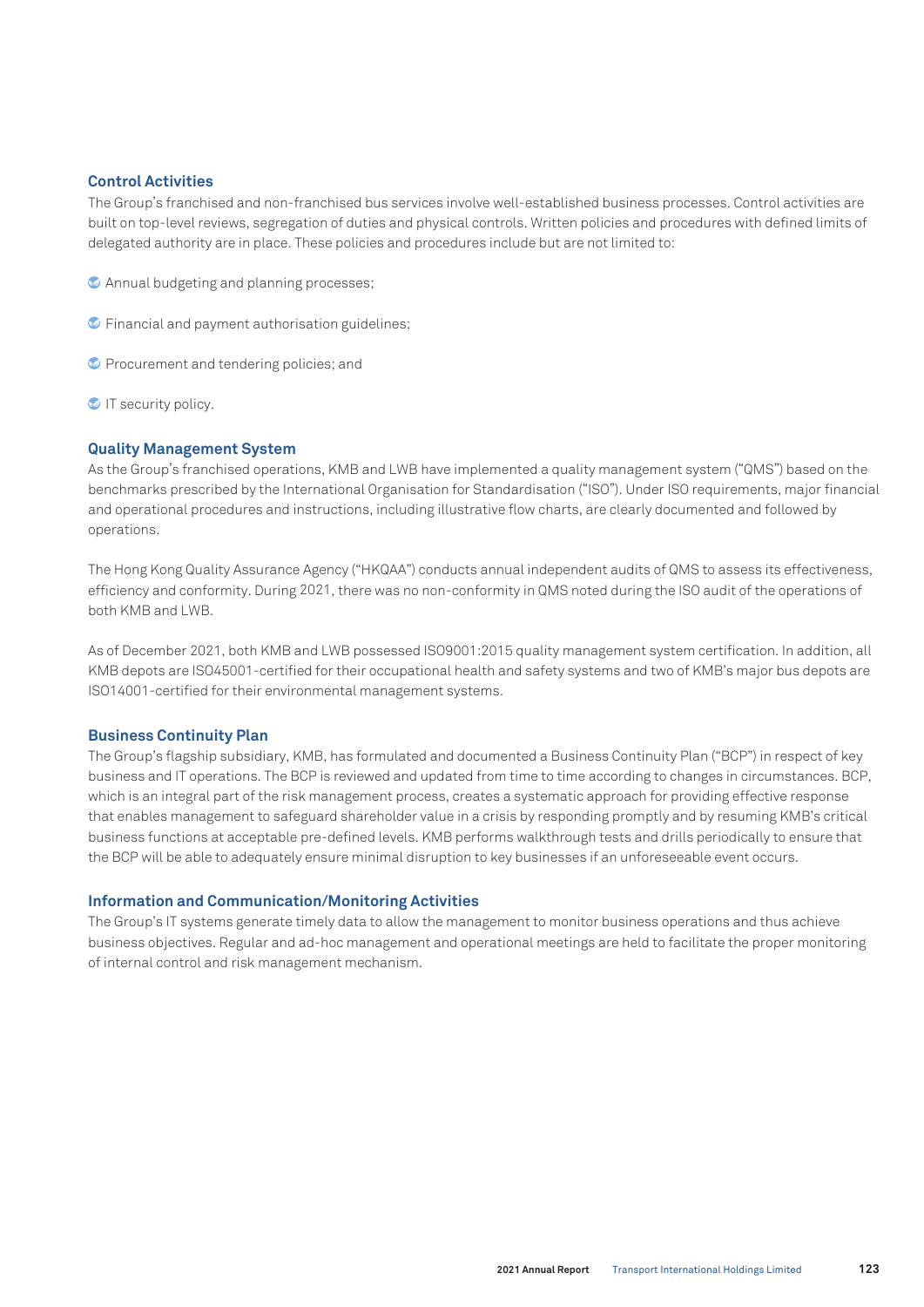#### **Internal Audit Function**

The Internal Audit Department plays an important role in the assessment of the effectiveness of the risk management and internal control systems. It is responsible for providing the Audit and Risk Management Committee and the senior management with independent and objective assurance that the internal control systems of the Group are effective in achieving their objectives, and that any risks and internal control weaknesses have been adequately addressed. The Internal Audit Department holds a group-wide function and covers both franchised and non-franchised operations of the Group. The Head of the Internal Audit Department reports directly to the Audit and Risk Management Committee and the Managing Director.

The Internal Audit Department conducts risk-based internal audit reviews in accordance with the International Standards for the Professional Practice of Internal Auditing. All staff in the Internal Audit Department, including the Head of Internal Audit Department, are required to declare their independence every year.

In 2021, the functions performed by the Internal Audit Department included, among others:

- $\bullet$  Conducting compliance reviews of relevant laws and regulations applicable to the Group's business;
- Carrying out operational reviews and surprise checks of major internal control processes in respect of both franchised and non-franchised businesses;
- Performing special reviews and investigations at the request of the Group's management; and
- Assisting operations in carrying out Internal Quality Audits ("IQA") in accordance with ISO requirements.

Based on the report of the Internal Audit Department and the report of the Company Secretary on the Group's whistleblowing policy, the Audit and Risk Management Committee has concluded that the Group continues to operate in an effective control environment with a control system that adequately monitors and corrects non-compliance in significant areas. Following the Audit and Risk Management Committee's annual review of the Group's internal control systems, the Board is satisfied that the Group complied with the Code Provisions on internal controls in 2021.

### **Control Practices for Handling and Disseminating Price-sensitive and/or Inside Information**

The Company is fully aware of its obligations under the Listing Rules and the Securities and Futures Ordinance. A suite of procedures and internal control measures are in place to preserve the confidentiality of price-sensitive and/or inside information relating to the Group. All members of the Board, senior management and nominated executives, who are likely to have access to price-sensitive and/or inside information because of their office or employment in the Company or a subsidiary, are bound by the Model Code for Securities Transactions by the Directors of Listed Issuers under the Listing Rules. In addition, every employee is required to follow the guidelines of the Code of Conduct and the Staff Handbook to keep unpublished price-sensitive and/or inside information strictly confidential.

## **External Audit**

The external auditors play a crucial role in ensuring the integrity of the disclosure of financial information. During the course of their review of the Company's interim financial report and their audit of the Company's annual financial statements, if the external auditors discover any major irregularities, they will report their findings directly to the Audit and Risk Management Committee and the Board. The external auditors are invited to attend meetings of the Audit and Risk Management Committee, as well as the Annual General Meeting.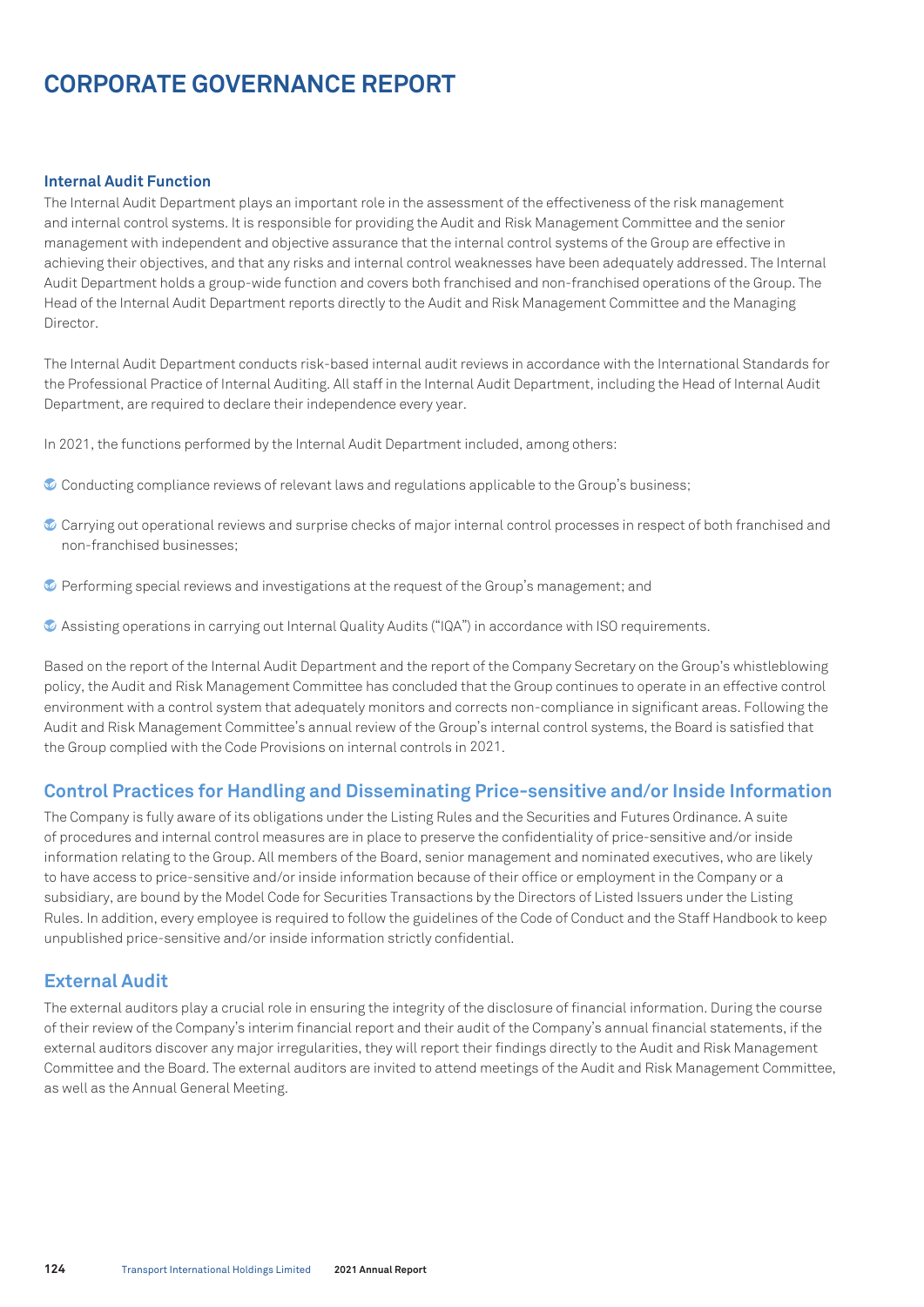The Audit and Risk Management Committee is responsible for monitoring the audit and non-audit services rendered to the Group by its external auditors. There is a formal policy in place to ensure that the engagement of the external auditors in non-audit services will not impair their independence in providing the audit services. The external auditors are also required to review annually their relationship with the Group and to give written confirmation to the Audit and Risk Management Committee of their independent status.

The Company engaged KPMG as its external auditors to audit the financial statements of the Company for the year ended 31 December 2021. KPMG has formally confirmed in writing to the Audit and Risk Management Committee that for the year ended 31 December 2021 and up to the date of this Annual Report, it remains independent of the Group in accordance with the independence requirements of the HKICPA.

The fees for services rendered by KPMG to the Group for the year ended 31 December 2021 are set out below:

|                                   | HK\$ million   |
|-----------------------------------|----------------|
| Audit related services            | 4 <sup>7</sup> |
| Non-audit related services (Note) | 1.0            |
| Total                             | 5 <sup>2</sup> |

Note:

Non-audit related services mainly consist of other review and reporting services.

## **Engagement with Stakeholders**

### **Shareholders**

The Company had 3,725 registered shareholders as at 31 December 2021. The shareholders comprise individual shareholders, institutional investors plus people and organisations holding shares via financial intermediaries such as nominees, investment funds and the Central Clearing and Settlement System ("CCASS") of Hong Kong.

The names of the shareholders holding 5% or more of the shares of the Company as at 31 December 2021, other than those who are also the Directors of the Company, are disclosed in the Report of the Directors on page 151 of this Annual Report. The largest single shareholder of the Company is Sun Hung Kai Properties Limited, which retains an equity interest of about 40.3% in the Company.

As at 31 December 2021, the shareholding distribution of the Company was as follows:

|                                 | Number of    | % of         | Number of     | % of issued   |
|---------------------------------|--------------|--------------|---------------|---------------|
| Size of registered shareholding | shareholders | shareholders | shares (Note) | share capital |
| $0 - 1,000$                     | 1.384        | 37.16        | 432.048       | 0.09          |
| $1,001 - 5,000$                 | 1,389        | 37.29        | 3,285,733     | 0.70          |
| 5,001-10,000                    | 379          | 10.17        | 2.872.157     | 0.62          |
| 10,001-100,000                  | 468          | 12.56        | 13,769,286    | 2.96          |
| Above 100,000                   | 105          | 2.82         | 445,110,190   | 95.63         |
|                                 | 3,725        | 100          | 465,469,414   | 100           |

Note:

46.10% of all TIH's issued shares were held through CCASS.

Based on information that is publicly available to the Company and the Directors, the Company has maintained a sufficient public float of its share capital in the Hong Kong stock market throughout the financial year ended 31 December 2021.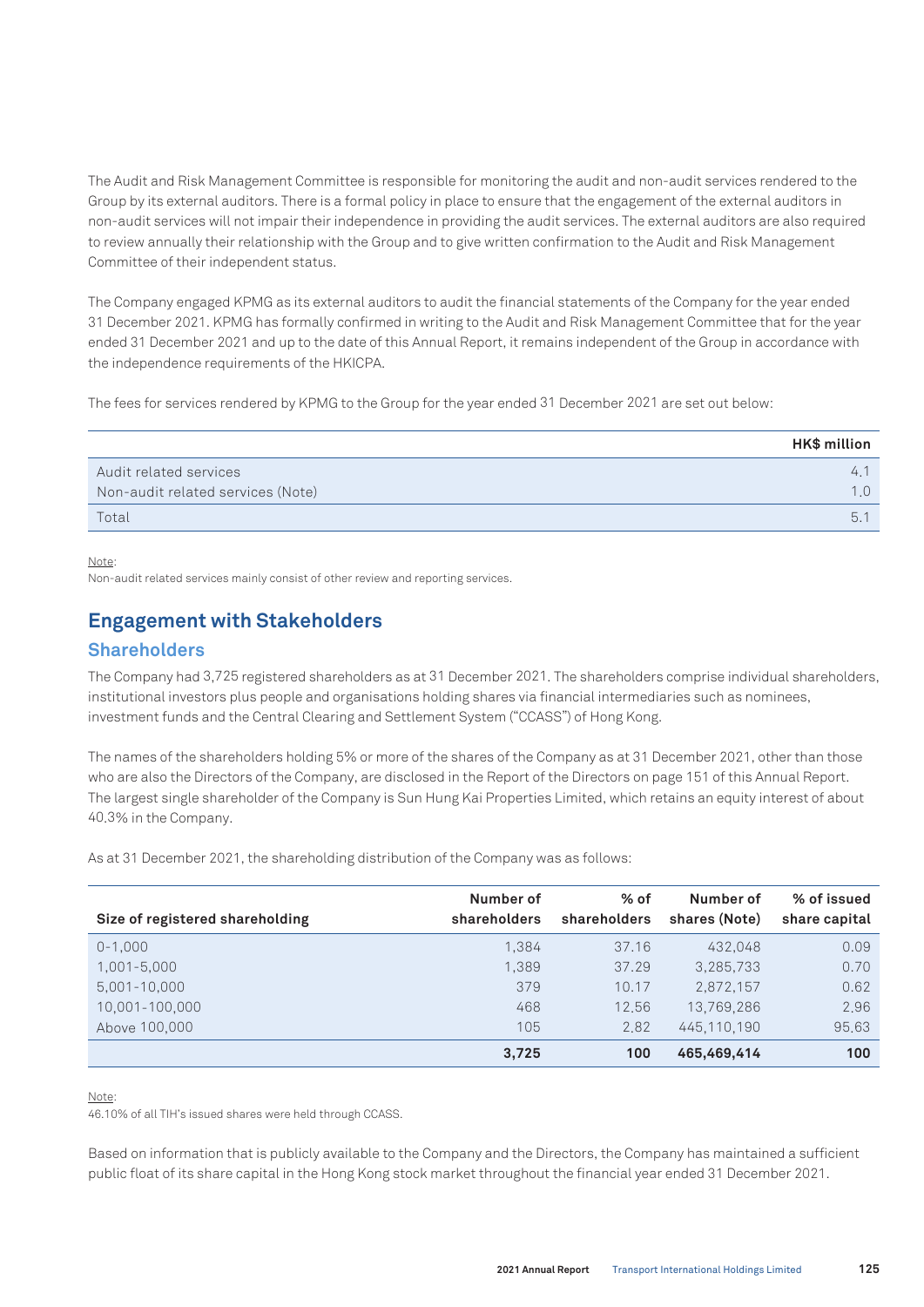#### **Shareholders' Communication Policy**

Transparency is vital to good corporate governance. The Board has formulated the Shareholders' Communication Policy to provide shareholders with information about the Company, allowing them to engage with the Company and obtain information about the Company to exercise their rights as shareholders. The Shareholders' Communication Policy is posted on the Company's website and is reviewed regularly to ensure its effectiveness. The Company adopts various communication channels to convey messages to the shareholders, including press releases, announcements, circulars and interim and annual reports. Interim and annual reports, notices of general meetings, announcements and circulars in English and Chinese are posted on the Company's website (www.tih.hk) and the website of the Stock Exchange. They are also delivered to shareholders within the respective deadlines stipulated by the Listing Rules. Other information of interest to shareholders and the public is also available on the Company's website.

#### **Annual Reports**

The annual report is a unique source of information for shareholders and other stakeholders who wish to understand the business of the Group. Senior management endeavours to make the annual report informative, comprehensible and transparent, with a sufficient level of disclosure. There are both English and Chinese versions of the annual report and both printed and electronic copies are available to shareholders. In the interests of environmental preservation and economy, the Company encourages its shareholders to choose the electronic version of all the Company's corporate communications such as the annual and interim reports, notices of meetings, listing documents, circulars and forms of proxy. Shareholders are at liberty to change their choice of language or means of receiving the Company's corporate communications by giving written notice of not less than seven days to the Company's share registrar, Computershare Hong Kong Investor Services Limited, or by emailing tih.ecom@computershare.com.hk.

Over the years, the Company's annual reports have won widespread recognition in local and international award programmes. In 2021, the Company won the Gold Award for Cover Photo/Design, Bronze Awards for Traditional Annual Reports and Interior Design, Honours for Written Text and Printing & Production in the Transportation and Leasing category of the International ARC Awards and the Silver Award in the Transportation & Logistics category of the Vision Awards.

#### **The Company's General Meetings**

The Directors consider the Company's general meetings an important way of communicating with shareholders. The annual general meetings and other general meetings are normally attended by all Directors and the senior management as well as the Company's external auditors so that any comments or questions raised by shareholders can be addressed.

Shareholders have control over the Company primarily through exercising their voting rights at general meetings. All voting is conducted by poll at general meetings with each shareholder being entitled to one vote. A separate resolution is proposed for each matter, including the election of individual Directors. A circular containing the notice of the annual general meeting, proposed resolutions, biographies of Directors standing for election and information on poll voting procedures is sent to shareholders with the annual report at least 20 clear business days before the annual general meeting.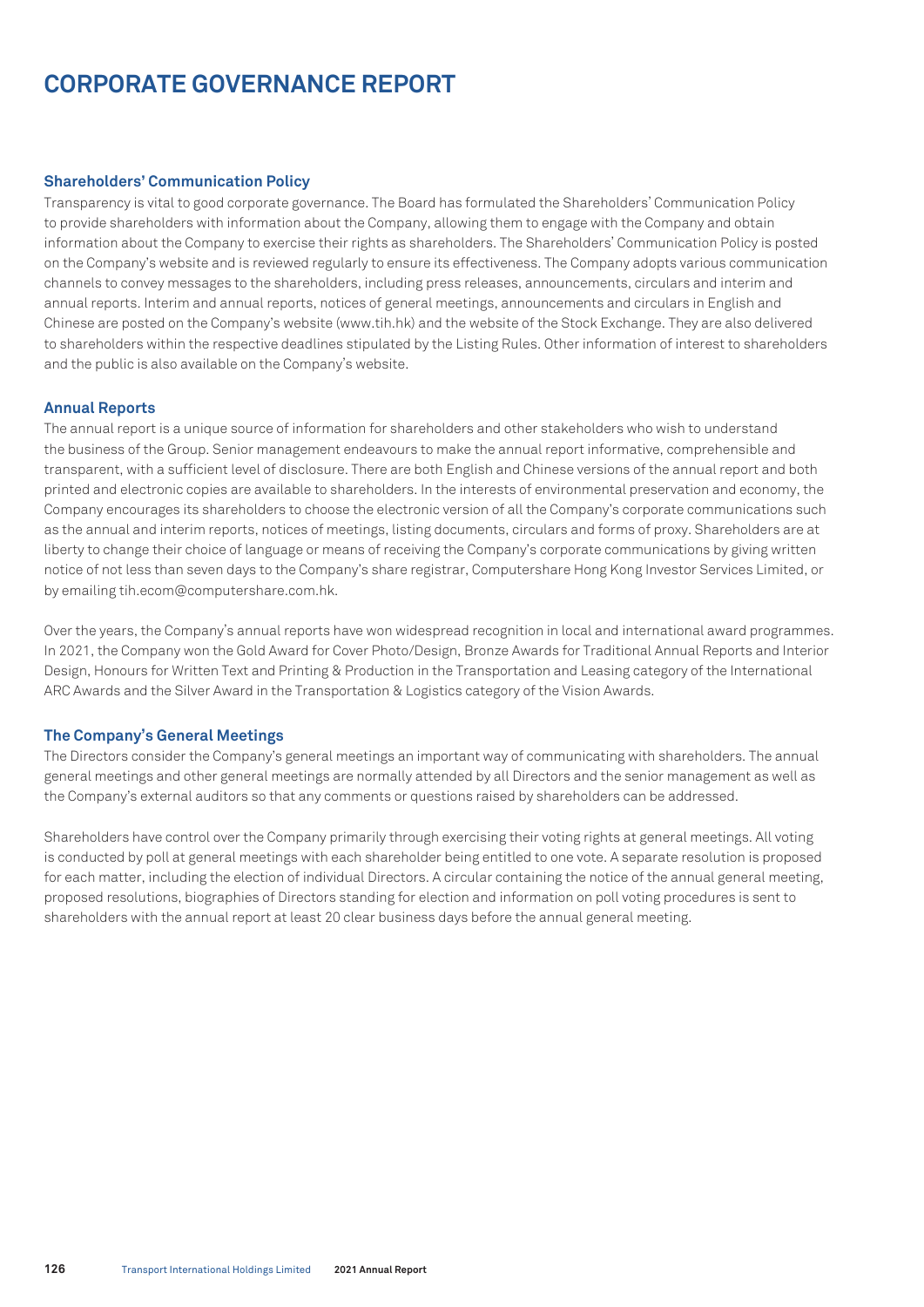#### **Annual General Meeting**

The 2021 AGM was held on 20 May 2021 and the matters resolved are summarised below:

As ordinary business:

- Approval of the audited financial statements and reports of the Directors and Auditors for the year ended 31 December 2020;
- Approval of an ordinary final dividend of HK\$0.50 per share for the year ended 31 December 2020;
- Re-election of Mr Raymond KWOK Ping Luen, JP, Mr Charles LUI Chung Yuen, M.H., Ms Winnie NG, JP, Dr Eric LI Ka Cheung, GBS, OBE, JP, Professor LIU Pak Wai, SBS, JP, Mr TSANG Wai Hung, GBS, PDSM, JP, Dr CHEUNG Wing Yui, BBS and Mr LEE Luen Fai, JP as the Directors of the Company;
- Re-appointment of KPMG as auditors of the Company, and authorisation of the Directors to fix their remuneration;
- Granting of a general mandate to the Directors to issue shares;
- Granting of a general mandate to the Directors to exercise the powers of the Company to purchase its own shares; and
- Extension of the share issue mandate granted to the Board of Directors.

The details and poll voting results of the 2021 AGM were published on the websites of the Company and the Stock Exchange on 20 May 2021.

The 2022 Financial Calendar of the Company is set out as follows:

| Announcement of 2021 final results                                             | 17 March 2022              |
|--------------------------------------------------------------------------------|----------------------------|
| Colispatch of 2021 Annual Report and the accompanying circular to shareholders | 14 April 2022              |
| Last day to register transfer to qualify for attending and voting at 2022 AGM  | 13 May 2022                |
| Book closure for 2022 AGM (both dates inclusive)                               | 16 May 2022 to 19 May 2022 |
| Date of 2022 AGM                                                               | 19 May 2022                |
| Last day to register transfer to qualify for 2021 final dividend               | 24 May 2022                |
| Book closure for 2021 final dividend                                           | 25 May 2022                |
| Payment of 2021 final dividend                                                 | 30 June 2022               |
| Announcement of 2022 interim results                                           | mid-August 2022            |
| Payment of 2022 interim dividend                                               | mid-October 2022           |
| Financial year end date                                                        | 31 December 2022           |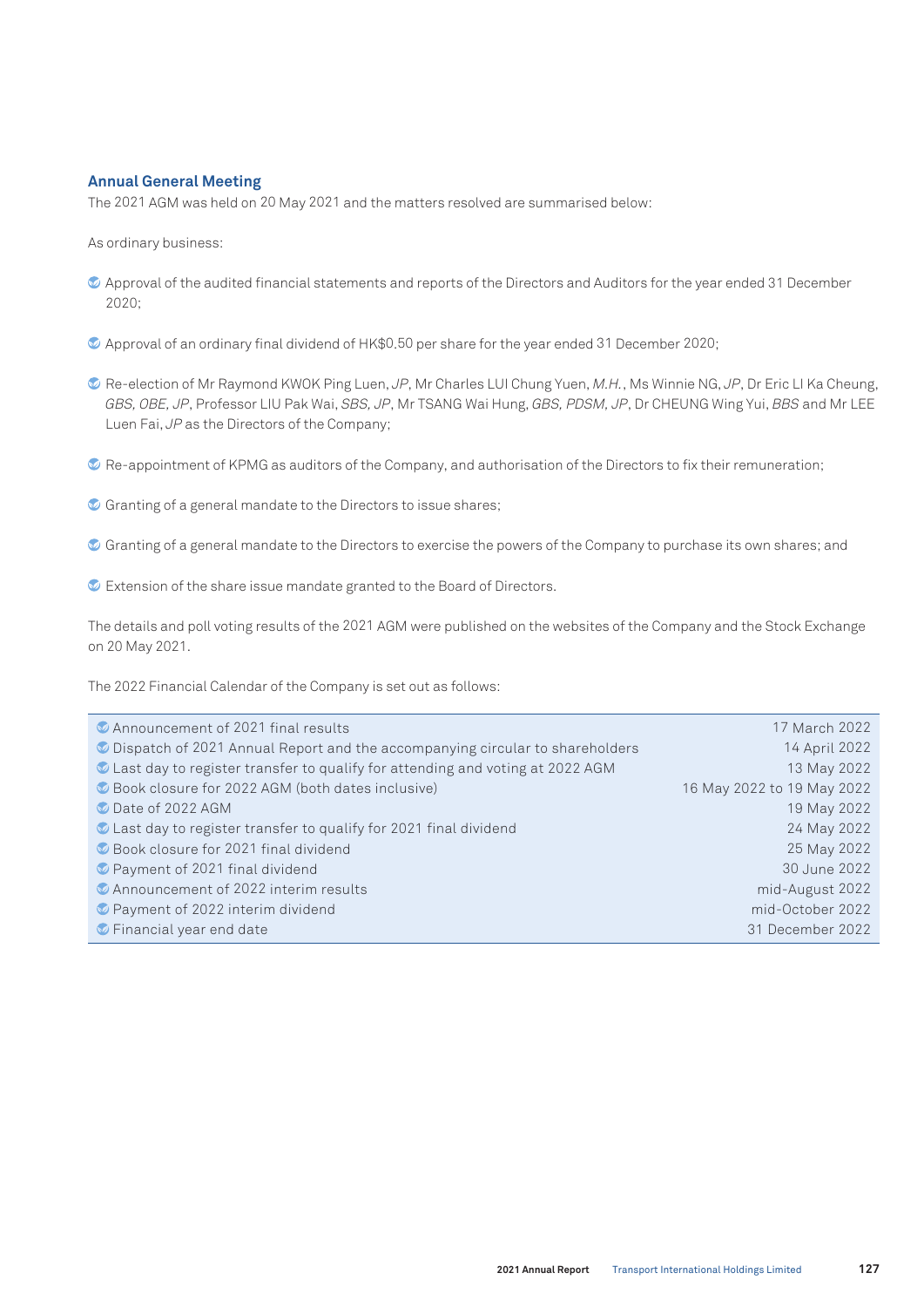#### **Shareholders' Right**

Under the Company's Bye-laws, shareholders holding at least 10% of the paid-up capital of the Company and carrying the right of voting at general meetings of the Company may ask the Board to convene a special general meeting ("SGM") for the transaction of business specified in the request. The request must be in written form with the purpose of the meeting stated therein and deposited at the head office of the Company at 15/F, 9 Po Lun Street, Lai Chi Kok, Kowloon, Hong Kong. The request must be signed by the shareholders concerned and may consist of two or more documents in like form, each signed by one or more of those shareholders. The request will be verified with the Company's share registrar and upon its confirmation that the request is proper and in order, the Company Secretary will arrange to convene a SGM by serving sufficient notice to all registered shareholders in accordance with the Company's Bye-laws and the statutory requirements.

#### **Procedures for Making Proposals at General Meetings**

Shareholders holding not less than one-twentieth of the total voting rights of all shareholders, having the right to vote at a general meeting or not less than 100 shareholders holding shares in the Company can submit a written request to move a resolution at a general meeting. The procedures for making proposals at a general meeting are laid down in the Company's Shareholders' Communication Policy, which is available on the Company's website.

#### **Procedures for Sending Enquiries to the Board**

Enquiries from shareholders can be sent to the attention of the Board. All enquiries should be addressed to the Board or the Company Secretary and sent to the Company's head office at 15/F, 9 Po Lun Street, Lai Chi Kok, Kowloon, Hong Kong. Shareholders may also email their enquiries to the Directors at director@tih.hk. The Company Secretary will respond to such enquiries within a reasonable time.

#### **Constitutional Documents**

An up-to-date and consolidated version of the Bye-laws of the Company is published on the websites of the Company and the Stock Exchange. No changes were made to the Company's constitutional documents in 2021.

### **Dividends**

The Company adopts a dividend policy of providing its shareholders with a stable dividend. As an alternative to receiving a cash dividend, the Company offers a scrip dividend programme, which enables its shareholders to elect to receive new fully paid shares.

In determining the dividend amount, the Board will take into account a number of factors such as the Group's financial performance, future capital expenditures and financial position, as well as the general economic and business conditions. The policy will be reviewed from time to time so as to keep in line with the future prospects and capital requirements of the Group and the changes in market conditions.